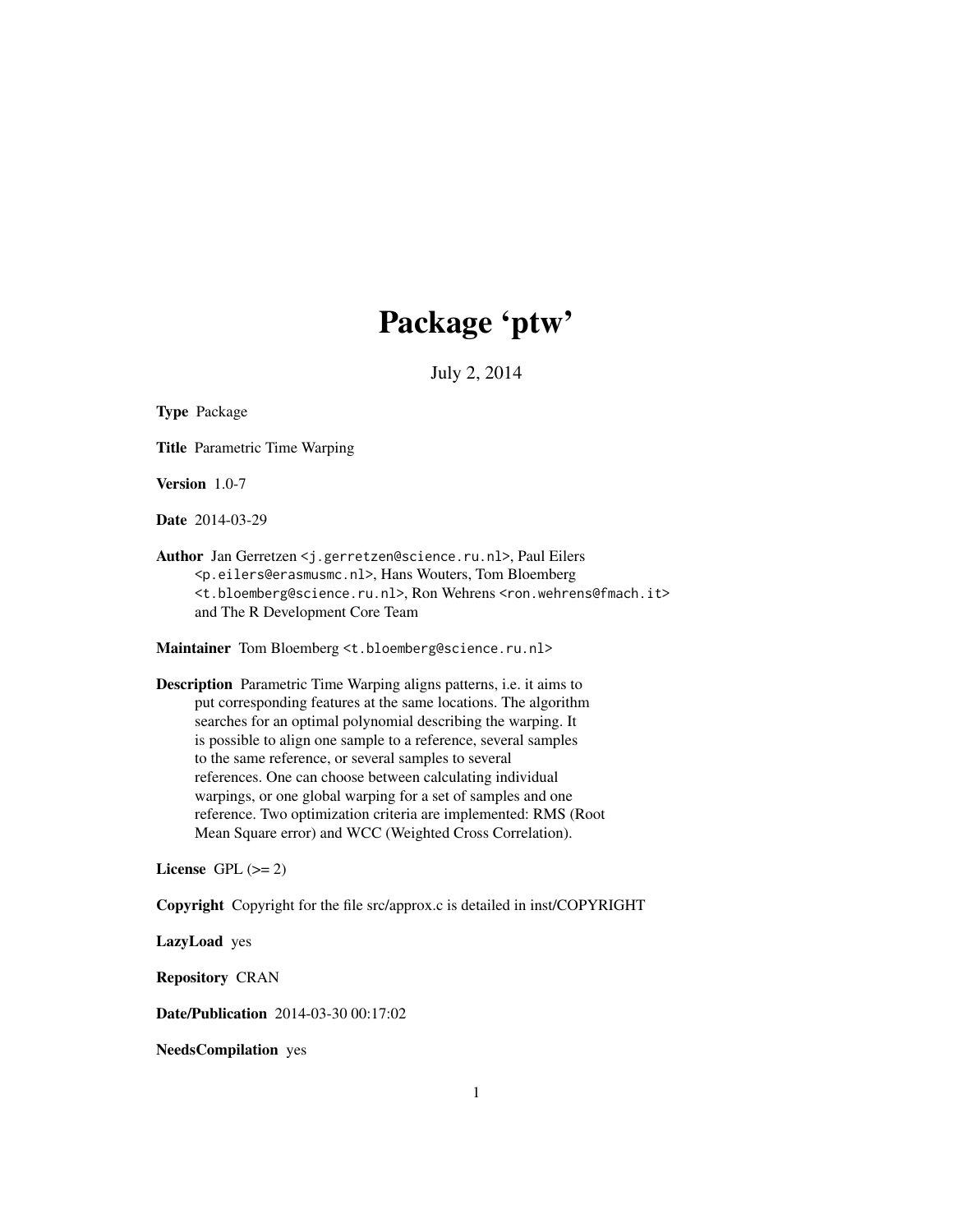## <span id="page-1-0"></span>R topics documented:

| Index             |  |  |  |  |  |  |  |  |  |  |  |  |  |  |  |  | 26             |
|-------------------|--|--|--|--|--|--|--|--|--|--|--|--|--|--|--|--|----------------|
| whit <sub>2</sub> |  |  |  |  |  |  |  |  |  |  |  |  |  |  |  |  |                |
| whit1             |  |  |  |  |  |  |  |  |  |  |  |  |  |  |  |  |                |
| wcc               |  |  |  |  |  |  |  |  |  |  |  |  |  |  |  |  |                |
|                   |  |  |  |  |  |  |  |  |  |  |  |  |  |  |  |  |                |
|                   |  |  |  |  |  |  |  |  |  |  |  |  |  |  |  |  |                |
|                   |  |  |  |  |  |  |  |  |  |  |  |  |  |  |  |  |                |
| ptw               |  |  |  |  |  |  |  |  |  |  |  |  |  |  |  |  |                |
|                   |  |  |  |  |  |  |  |  |  |  |  |  |  |  |  |  |                |
|                   |  |  |  |  |  |  |  |  |  |  |  |  |  |  |  |  |                |
|                   |  |  |  |  |  |  |  |  |  |  |  |  |  |  |  |  |                |
|                   |  |  |  |  |  |  |  |  |  |  |  |  |  |  |  |  |                |
|                   |  |  |  |  |  |  |  |  |  |  |  |  |  |  |  |  | 9              |
|                   |  |  |  |  |  |  |  |  |  |  |  |  |  |  |  |  | 9              |
|                   |  |  |  |  |  |  |  |  |  |  |  |  |  |  |  |  | $\mathbf{8}$   |
|                   |  |  |  |  |  |  |  |  |  |  |  |  |  |  |  |  | 7              |
|                   |  |  |  |  |  |  |  |  |  |  |  |  |  |  |  |  | 6              |
|                   |  |  |  |  |  |  |  |  |  |  |  |  |  |  |  |  | 5              |
|                   |  |  |  |  |  |  |  |  |  |  |  |  |  |  |  |  | $\overline{4}$ |
|                   |  |  |  |  |  |  |  |  |  |  |  |  |  |  |  |  | $\overline{3}$ |
|                   |  |  |  |  |  |  |  |  |  |  |  |  |  |  |  |  | $\overline{2}$ |

asysm *Trend estimation with asymmetric least squares*

## Description

Estimates a trend based on asymmetric least squares. In this case used to estimate the baseline of a given spectrum.

## Usage

 $\text{asysm}(y, \text{ lambda} = 1e+07, p = 0.001, eps = 1e-8)$ 

| y      | data: either a vector or a data matrix containing spectra as rows |
|--------|-------------------------------------------------------------------|
| lambda | smoothing parameter (generally 1e5 - 1e8)                         |
| p      | asymmetry parameter                                               |
| eps    | numerical precision for convergence                               |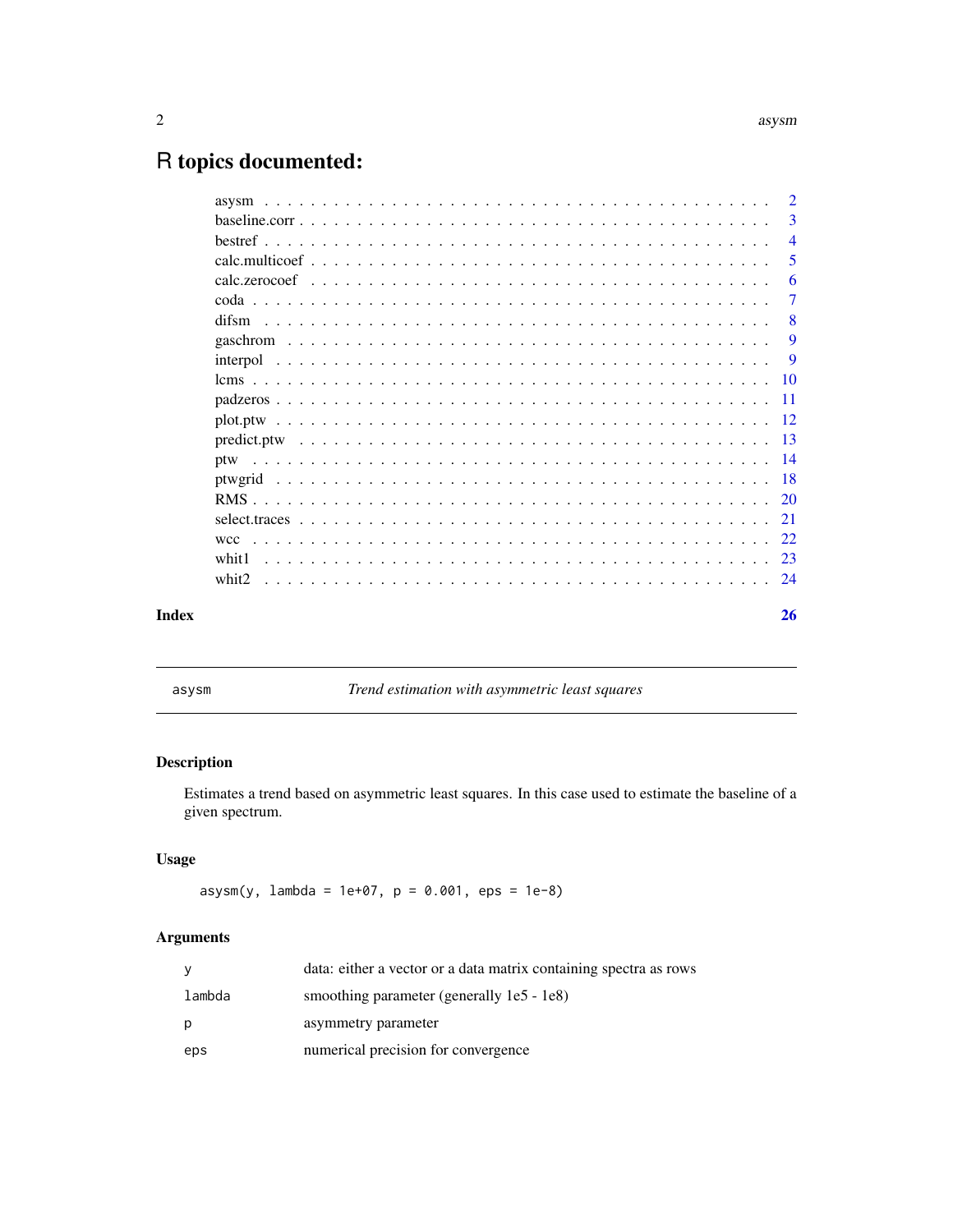#### <span id="page-2-0"></span>baseline.corr 3

## Details

Asymmetric least squares (not to be confused with alternating least squares) assigns different weights to the data points that are above and below an iteratively estimated trendline, respectively. In this case, the asymmetry parameter  $p(0 \le p \le 1)$  is the weight for points above the trendline, whereas 1-p is the weight for points below it. Naturally, p should be small for estimating baselines. The parameter lambda controls the amount of smoothing: the larger it is, the smoother the trendline will be.

#### Value

An estimated baseline

#### Author(s)

Paul Eilers, Jan Gerretzen

## References

Eilers, P.H.C. Eilers, P.H.C. (2004) "Parametric Time Warping", Analytical Chemistry, 76 (2), 404  $-411.$ 

Boelens, H.F.M., Eilers, P.H.C., Hankemeier, T. (2005) "Sign constraints improve the detection of differences between complex spectral data sets: LC-IR as an example", Analytical Chemistry, 77, 7998 – 8007.

## Examples

data(gaschrom)  $plot(gaschrom[1,], type = "1", ylim = c(0, 100))$ lines(asysm(gaschrom[1,]), col = 2)

baseline.corr *Baseline Correction using asymmetric least squares*

#### Description

This function estimates a baseline using asymmetric least squares and subtracts it from the data.

#### Usage

baseline.corr(y, ...)

|                         | $signal(s)$ to correct. This can be a vector (containing one signal) or a matrix of<br>signals (one signal per row) |
|-------------------------|---------------------------------------------------------------------------------------------------------------------|
| $\cdot$ $\cdot$ $\cdot$ | other arguments to the asysm function.                                                                              |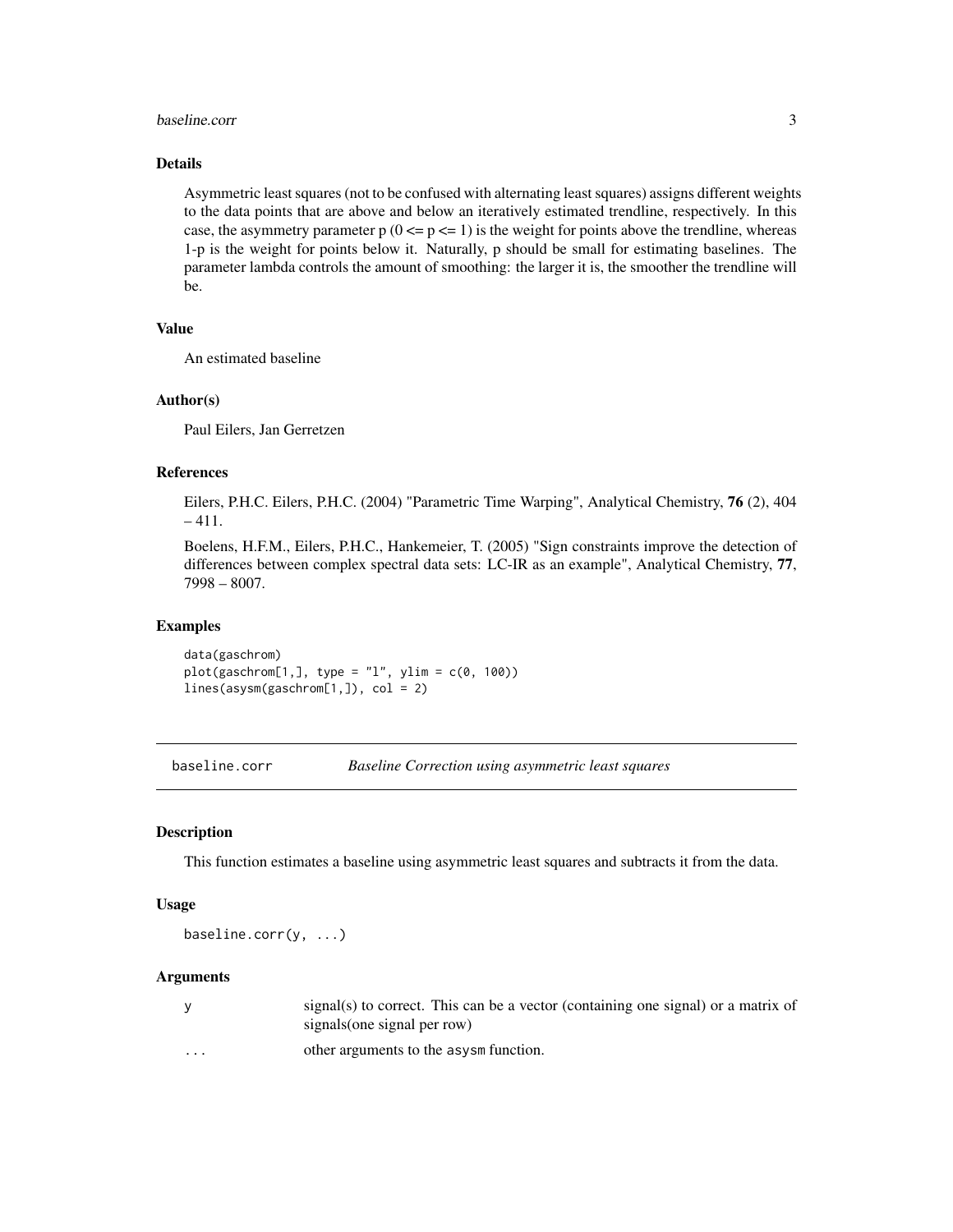## <span id="page-3-0"></span>Value

ycorr baseline corrected signal(s): a vector or a matrix of the same dimension as the input signal(s)

## Author(s)

Paul Eilers, Jan Gerretzen

#### References

Eilers, P.H.C. (2004) "Parametric Time Warping", Analytical Chemistry, 76 (2), 404 – 411.

## Examples

```
data(gaschrom)
plot(gaschrom[1,], type = "1", ylim = c(0, 100))lines(baseline.corr(gaschrom[1,]), col = 2)
```
bestref *Identification of optimal reference*

## Description

This function calculates a similarity matrix and returns the sample number that is most similar to all other samples. This is possibly preferable as a reference sample since warping then may be kept to a minimum. Either RMS or WCC may be used as similarity functions.

#### Usage

```
bestref(x, optim.crit = c("WCC", "RMS"),
               trwdth=20, wghts = NULL, smooth.param = 0)
```

| $\mathsf{x}$ | data matrix or array of signals, specified row-wise. In case of an array, the third<br>dimension should differentiate between the different samples                                          |
|--------------|----------------------------------------------------------------------------------------------------------------------------------------------------------------------------------------------|
| optim.crit   | either "WCC" or "RMS"                                                                                                                                                                        |
| trwdth       | the width of the triangle in the WCC criterion, given as a number of data points.<br>Default: 20                                                                                             |
| wghts        | Optional weights vector in the WCC criterion; will be calculated from the trian-<br>gle width if necessary. Sometimes it is more efficient to pre-calculate it and give<br>it as an argument |
| smooth.param | smoothing parameter for smoothing the signal when optim. crit equals "RMS".<br>If no smoothing is required, set this to $0$                                                                  |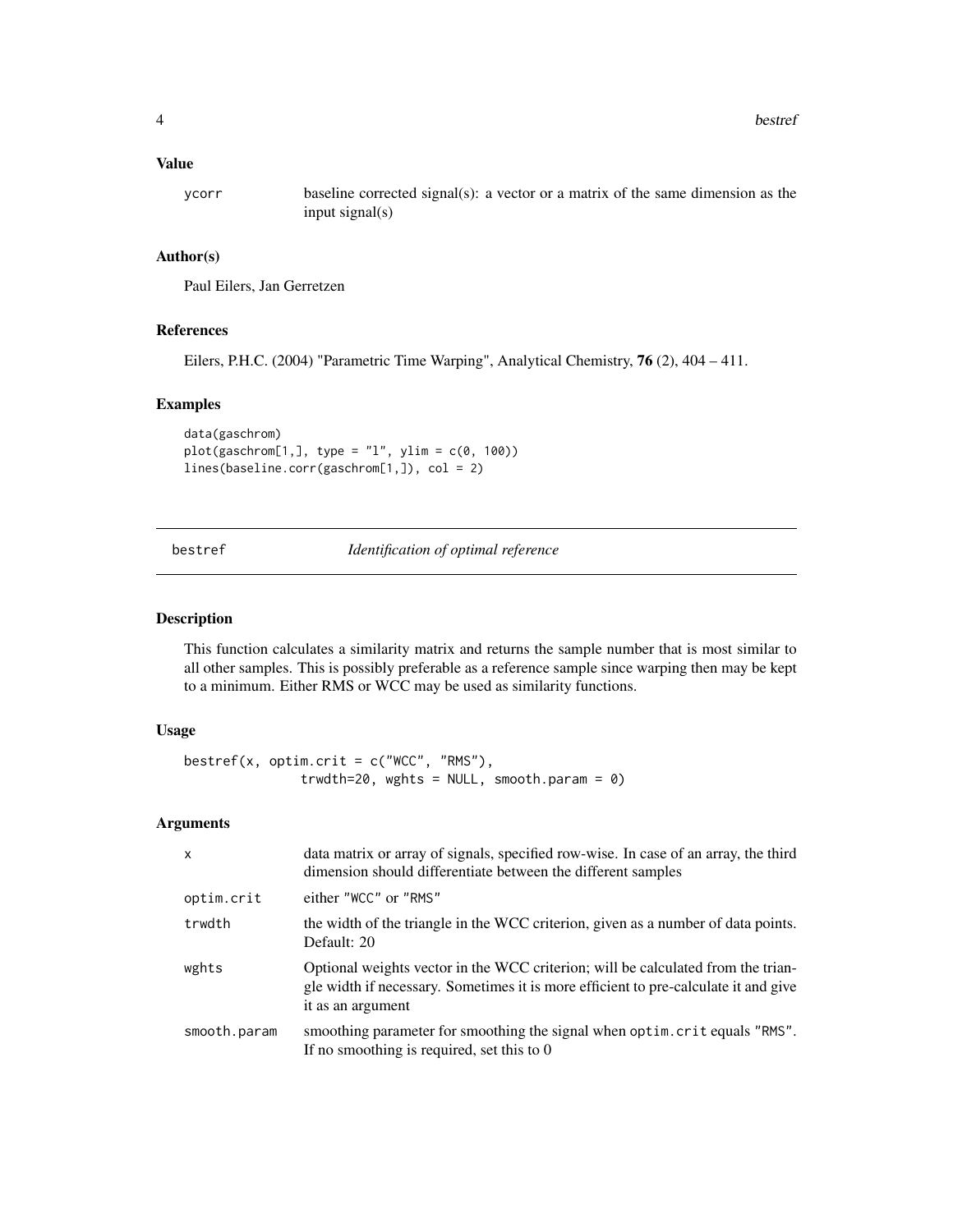## <span id="page-4-0"></span>calc.multicoef 5

## Value

A list containing two elements:

| best.ref    | the index of the best reference $(s)$          |
|-------------|------------------------------------------------|
| crit.values | the qualities as measured by either RMS or WCC |

#### Author(s)

Jan Gerretzen, Ron Wehrens

#### Examples

```
data(gaschrom)
bestref(gaschrom)
bestref(gaschrom, optim.crit = "WCC", trwdth = 50)
bestref(gaschrom, optim.crit = "RMS")
bestref(gaschrom, optim.crit = "RMS", smooth.param = 1e5)
```
<span id="page-4-1"></span>calc.multicoef *Calculation of warping coefficients when applying more than one warping function successively*

## Description

Applying two (or more) warping function after each other can be described with one warping function of a higher warping degree. This function provides the coefficients of this higher degree warping function.

## Usage

```
calc.multicoef(coef1, coef2)
```
#### Arguments

| coef1             | vector containing the warping coefficients of the first applied warping function |
|-------------------|----------------------------------------------------------------------------------|
| coef <sub>2</sub> | vector containing the warping coefficients of the second applied warping func-   |
|                   | tion                                                                             |

#### Details

This function uses Pascal's simplex to calculate the new warping coefficients.

When applying three warping functions successively (first a, then b and finally c - here a, b and c are vectors of warping coefficients), first calculate the new coefficients for b and c, and afterwards the coefficients for a with these new coefficients. So the coefficients for the total warping function can be calculated via calc.multicoef(a, calc.multicoef(b, c)).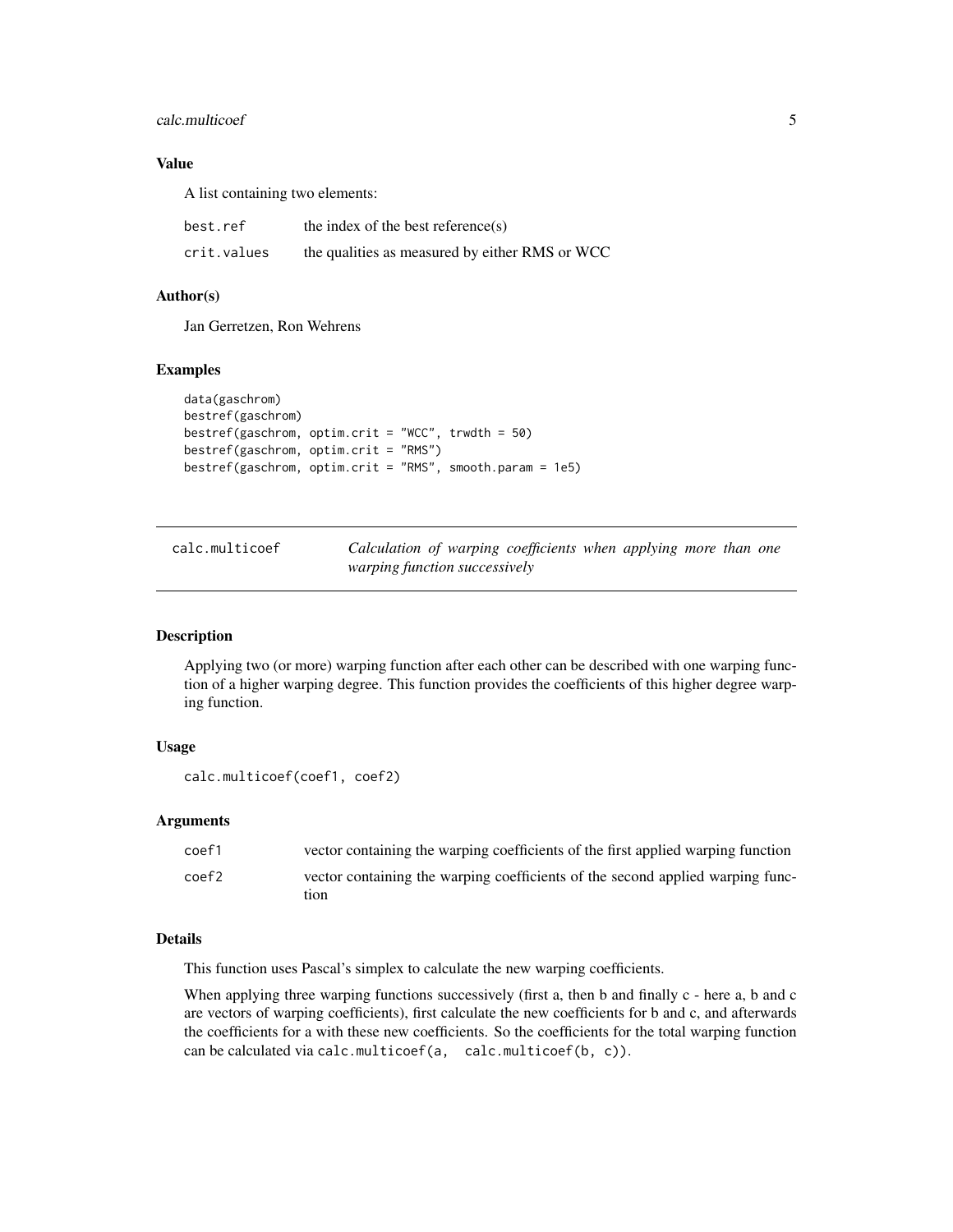## <span id="page-5-0"></span>Value

a vector containing the corrected warping coefficients

#### Author(s)

Jan Gerretzen

## References

Bloemberg, T.G., et al. (2010) "Improved parametric time warping for Proteomics", Chemometrics and Intelligent Laboratory Systems,  $104$  (1),  $65 - 74$ .

#### See Also

[calc.zerocoef](#page-5-1)

#### Examples

```
data(gaschrom)
ref <- gaschrom[1,]
samp <- gaschrom[16,]
coef1 <- c(100,1.1, 1e-5)
coef2 <- c(25, 0.95, 3.2e-5)
gaschrom.ptw <- ptw(ref, samp, init.coef = coef1, try = TRUE)
ref.w <- gaschrom.ptw$reference
samp.w <- gaschrom.ptw$warped.sample
samp.w[is.na(samp.w)] <- 0
gaschrom.ptw2 <- ptw(ref.w, samp.w, init.coef = coef2, try = TRUE)
plot(c(gaschrom.ptw2$warped.sample), type = "l")
corr.coef <- calc.multicoef(coef1, coef2)
gaschrom.ptw3 <- ptw(ref, samp, init.coef = corr.coef, try = TRUE)
lines(c(gaschrom.ptw3$warped.sample), col = 2, lty = 2)
```
<span id="page-5-1"></span>calc.zerocoef *Correction for warping coefficients when using zeropadding*

#### **Description**

This function calculates the warping coefficients for the original range of the data, based on the warping of zero-filled data. Only needed when zeros are added in the beginning of the signal.

#### Usage

```
calc.zerocoef(coef, zeros)
```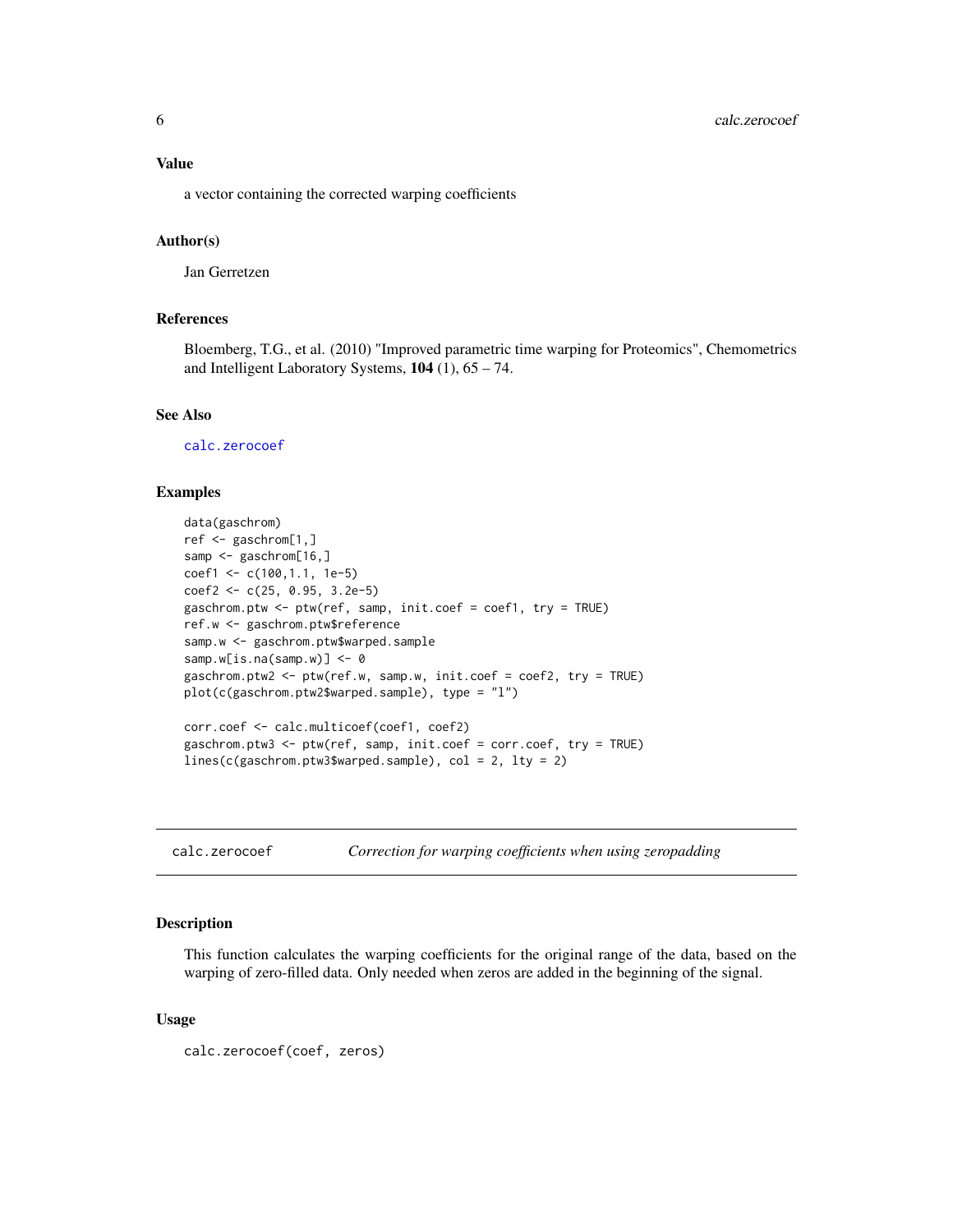#### <span id="page-6-0"></span>coda **7** and 7 and 7 and 7 and 7 and 7 and 7 and 7 and 7 and 7 and 7 and 7 and 7 and 7 and 7 and 7 and 7 and 7 and 7 and 7 and 7 and 7 and 7 and 7 and 7 and 7 and 7 and 7 and 7 and 7 and 7 and 7 and 7 and 7 and 7 and 7 and

## **Arguments**

| coef  | vector of warping coefficients of a PTW-calculation on a set of signals with |
|-------|------------------------------------------------------------------------------|
|       | zeros added to the beginning of the signal                                   |
| zeros | the number of zeros added                                                    |

## Value

a vector containing the corrected warping coefficients

#### Author(s)

Jan Gerretzen

#### References

Bloemberg, T.G., et al. (2010) "Improved parametric time warping for Proteomics", Chemometrics and Intelligent Laboratory Systems, 104 (1), 65 – 74.

## See Also

[padzeros](#page-10-1) [calc.multicoef](#page-4-1)

## Examples

```
data(gaschrom)
gaschrom.zf <- padzeros(gaschrom, 250)
ref <- gaschrom[1,]
samp <- gaschrom[16,]
ref.zf <- gaschrom.zf[1,]
samp.zf <- gaschrom.zf[16,]
gaschrom.ptw <- ptw(ref.zf, samp.zf)
layout(matrix(1:2,2,1, byrow=TRUE))
plot(gaschrom.ptw)
corr.coef <- calc.zerocoef(gaschrom.ptw$warp.coef, 250)
gaschrom.ptw2 <- ptw(ref, samp, init.coef = corr.coef, try = TRUE)
plot(gaschrom.ptw2)
```
<span id="page-6-1"></span>

coda *Chromatogram selection using the CODA algorithm*

## Description

The CODA algorithm calculates a so-called MCQ (Mass Chromatogram Quality) value for every row of the input. High MCQ values correspond with those chromatograms not containing spikes and/or a baseline.

#### Usage

```
\text{coda}(x, \text{ window} = 5, \text{ smoothing} = c("median", "mean"))
```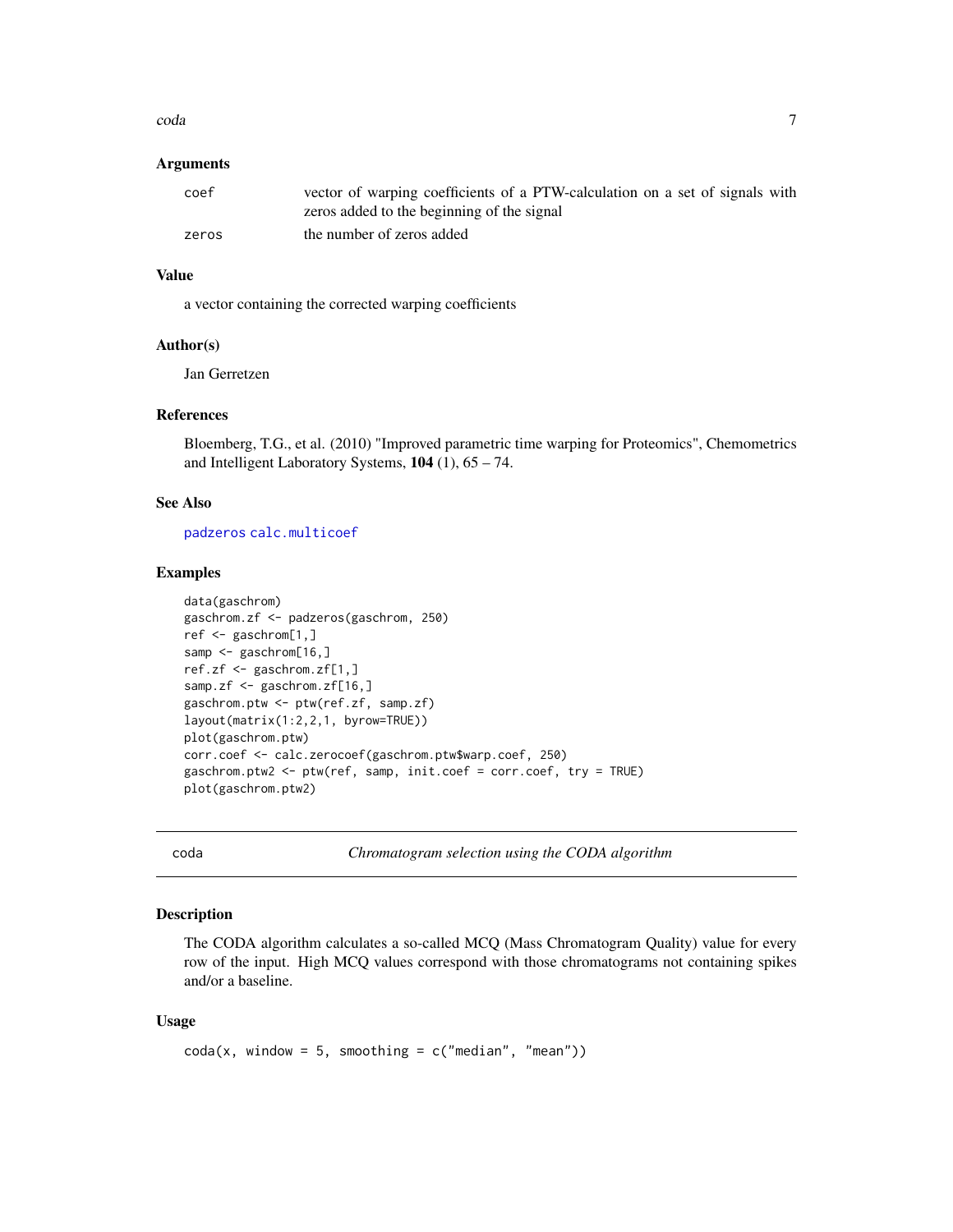<span id="page-7-0"></span>8 diffsm and the state of the state of the state of the state of the state of the state of the state of the state of the state of the state of the state of the state of the state of the state of the state of the state of t

#### Arguments

| X         | data matrix containing chromatograms in the rows                   |
|-----------|--------------------------------------------------------------------|
| window    | width of the smoothing window                                      |
| smoothing | type of smoothing: whether to use running means or running medians |

## Details

The MCQ value of a spectrum is the inner product between the standardized, smoothed chromatogram, and the length-scaled chromatogram. In literature, a cut-off of 0.85 has been reported to work well in selecting useful chromatograms, although this is strongly data-set dependent.

#### References

Windig, W., Phalp, J., Payna, A. (1996) "A noise and background reduction method for component detection in liquid chromatography/mass spectrometry", Analytical Chemistry, 68, 3602 – 3606.

## Examples

data(gaschrom) coda(gaschrom)

difsm *Smoothing with a finite difference penalty*

## Description

This function smoothes signals with a finite difference penalty of order 2.

## Usage

difsm(y, lambda)

## Arguments

|        | signal to be smoothed: a vector                      |
|--------|------------------------------------------------------|
| lambda | smoothing parameter: larger values lead to smoothing |

## Value

smoothed signal: a vector

## Author(s)

Paul Eilers, Jan Gerretzen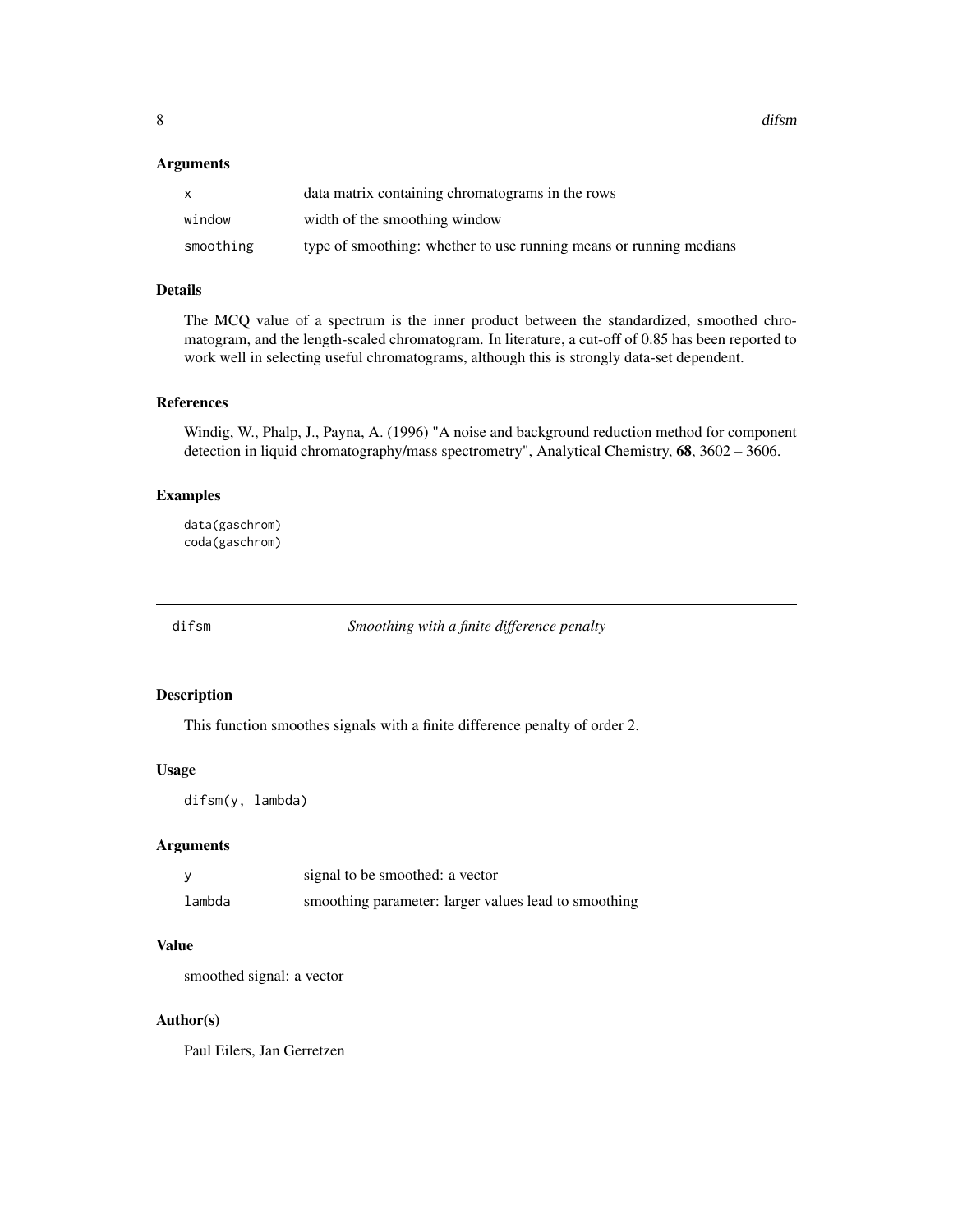#### <span id="page-8-0"></span>gaschrom 90 between 1992 and 1993 and 1993 and 1993 and 1993 and 1993 and 1993 and 1993 and 1993 and 1993 and 1

#### References

Eilers, P.H.C. (2004) "Parametric Time Warping", Analytical Chemistry, 76 (2), 404 – 411. Eilers, P.H.C. (2003) "A perfect smoother", Analytical Chemistry, 75, 3631 – 3636.

## Examples

```
data(gaschrom)
plot(gaschrom[1,], type = "l", ylim = c(0, 100))lines(difsm(gaschrom[1,], lambda = 1e5), col = 2)
lines(difsm(gaschrom[1,], lambda = 1e6), col = 3)
lines(difsm(gaschrom[1,], lambda = 1e7), col = 4)
```
gaschrom *16 calibration GC traces*

#### Description

This dataset contains 16 calibration GC traces, measured at 5,000 time points.

## Usage

data(gaschrom)

## Source

Claire Boucon, Unilever

#### References

Eilers, P.H.C. (2004) "Parametric Time Warping", Analytical Chemistry, 76 (2), 404 – 411.

interpol *Linear interpolation*

#### Description

This function calculates values at non-integer index positions by linear interpolation.

## Usage

interpol(xout, y)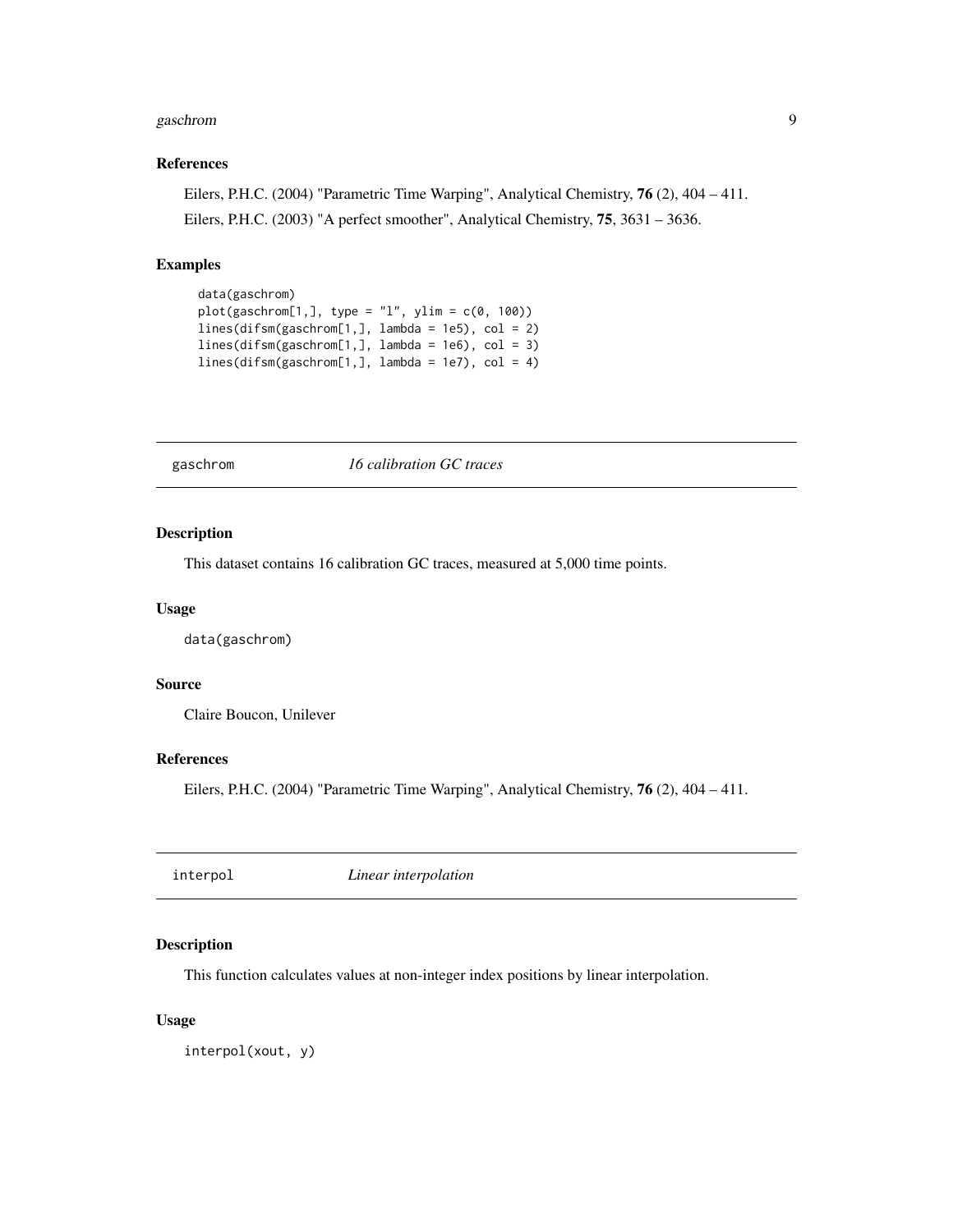#### <span id="page-9-0"></span>Arguments

| xout | points at which to compute interpolated values |
|------|------------------------------------------------|
|      | signal to be interpolated                      |

## Details

The C function approx.c that is called by interpol, was copied from the stats package of R-2.15.1. This was done to prevent aberrant behaviour due to changes without notice.

#### Value

A vector of interpolated values. If any of the values of xout are outside the domain 1:length(y) the output will contain NA at those positions

## Author(s)

R Development Core Team (see details)

#### References

R Development Core Team (2012). R: A language and environment for statistical computing. R Foundation for Statistical Computing, Vienna, Austria. ISBN 3-900051-07-0, URL http://www.Rproject.org/.

#### Examples

interpol(seq(23, 25, length = 20),10:50) interpol(seq(23, 25, length = 20),5:50)

lcms *Parts of 3 proteomic LC-MS samples*

#### Description

The data set consists of a 100 x 2000 x 3 array lcms, a vector time of length 2000 and a vector mz of length 100. The LC-MS data in the array are a subset of a larger set measured on a tryptic digest of E. coli proteins.

## Usage

data(lcms)

#### Source

Nijmegen Proteomics Facility, Department of Laboratory Medicine, Radboud University Nijmegen Medical Centre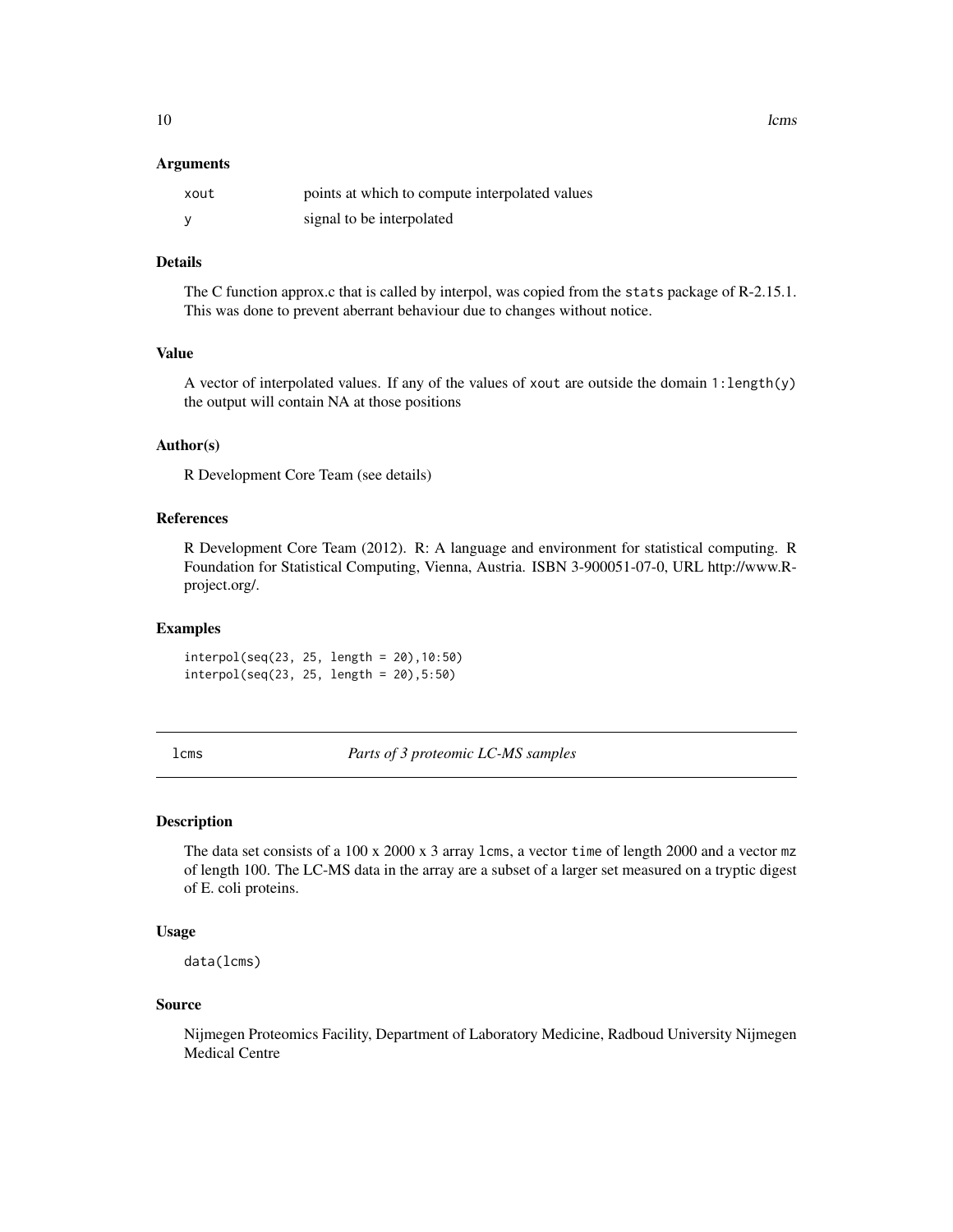#### <span id="page-10-0"></span>padzeros 11

## References

Bloemberg, T.G., et al. (2010) "Improved parametric time warping for Proteomics", Chemometrics and Intelligent Laboratory Systems, 104 (1), 65 – 74.

<span id="page-10-1"></span>padzeros *Pad matrix with zeros*

### Description

Adds zeros to the left side of a matrix or vector, to its right side, or to both sides.

#### Usage

```
padzeros(data, nzeros, side="both")
```
#### Arguments

| data   | the original matrix or vector                                             |
|--------|---------------------------------------------------------------------------|
| nzeros | number of columns to add on one side                                      |
| side   | to which side to add the zeros - choose between "both", "left" or "right" |

## Details

When data is a numeric vector, it is converted to a matrix of a single row.

#### Value

A matrix with the same number of rows as the original matrix, and extra columns containing zeros on the specified side or sides

#### Author(s)

Jan Gerretzen

## References

Bloemberg, T.G., et al. (2010) "Improved parametric time warping for Proteomics", Chemometrics and Intelligent Laboratory Systems, 104 (1), 65 – 74.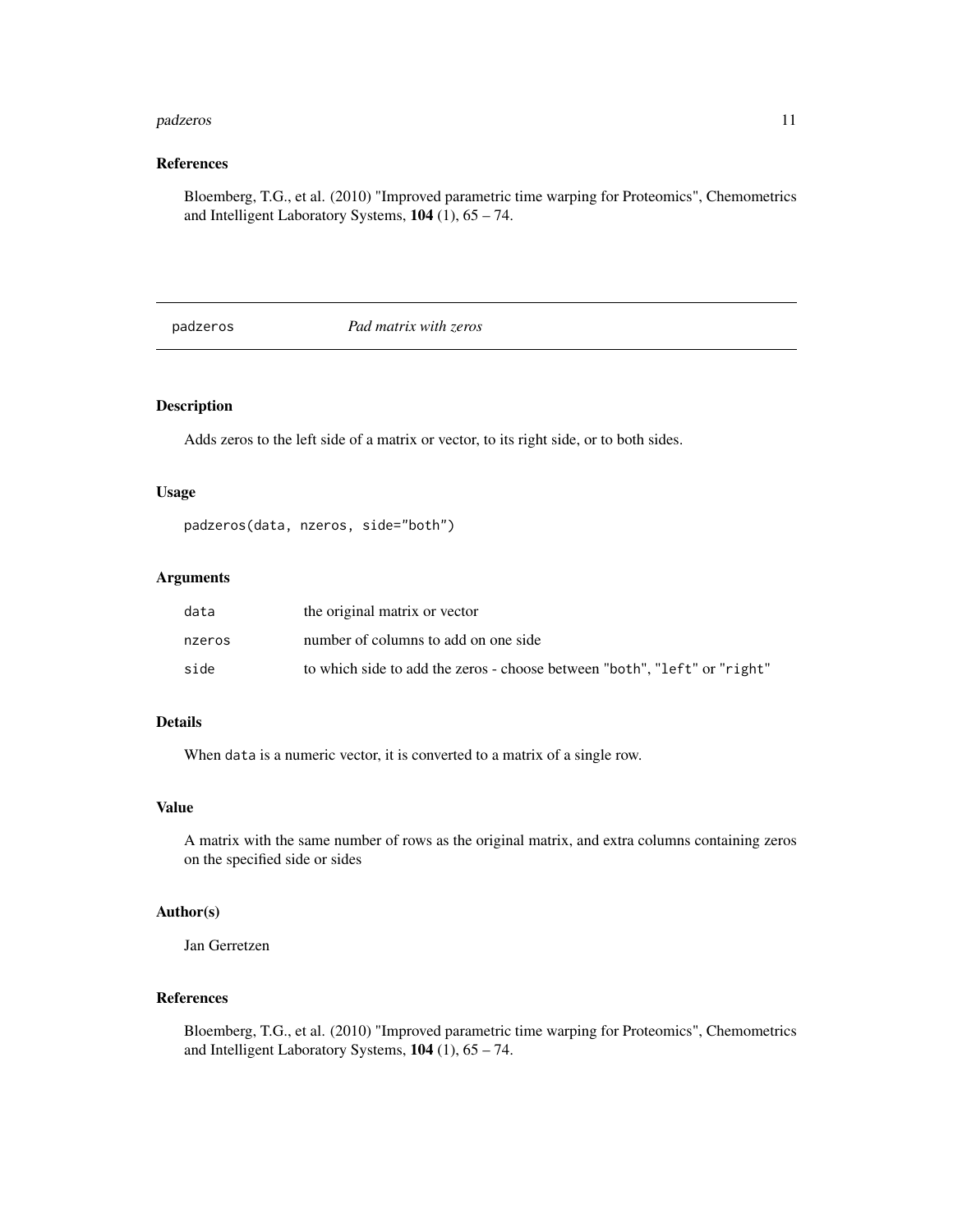#### Examples

```
data(lcms)
lcms.z1 <- padzeros(lcms[75,,1], 250, side="left")
lcms.z2 <- padzeros(lcms[75,,1], 250, side="right")
lcms.z3 <- padzeros(lcms[75,,1], 250, side="both")
zeros <- rep(0, 250)
layout(matrix(1:4,2,2, byrow=TRUE))
plot(lcms[75,,1], type="l", main="Original signal")
plot(as.vector(lcms.z1), type="l", main="Padzeros left side")
points(1:250, zeros, col=2, lwd=0.08)
plot(as.vector(lcms.z2), type="l", main="Padzeros right side")
points(2001:2250, zeros, col=2, lwd=0.08)
plot(as.vector(lcms.z3), type="l", main="Padzeros both sides")
points(1:250, zeros, col=2, lwd=0.08)
points(2251:2500, zeros, col=2, lwd=0.08)
```
#### plot.ptw *Plot a ptw object*

#### Description

The function plots a ptw object. It shows either the original and warped signals, or the warping function.

#### Usage

```
## S3 method for class 'ptw'
plot(x, what = c("signal", "function"),type = c("simultaneous", "individual"), ask = TRUE, ...)
```
#### Arguments

| x        | object of class 'ptw'                                                                                       |
|----------|-------------------------------------------------------------------------------------------------------------|
| what     | "signal" plots the reference, sample and warped sample signal(s); "function"<br>plots the warping function  |
| type     | "simultaneous" plots all signals or warping functions in one plot; "individual"<br>generates multiple plots |
| ask      | logical, whether to ask before showing a new plot                                                           |
| $\cdots$ | further arguments to the plotting functions                                                                 |
|          |                                                                                                             |

#### Author(s)

Jan Gerretzen, Ron Wehrens

<span id="page-11-0"></span>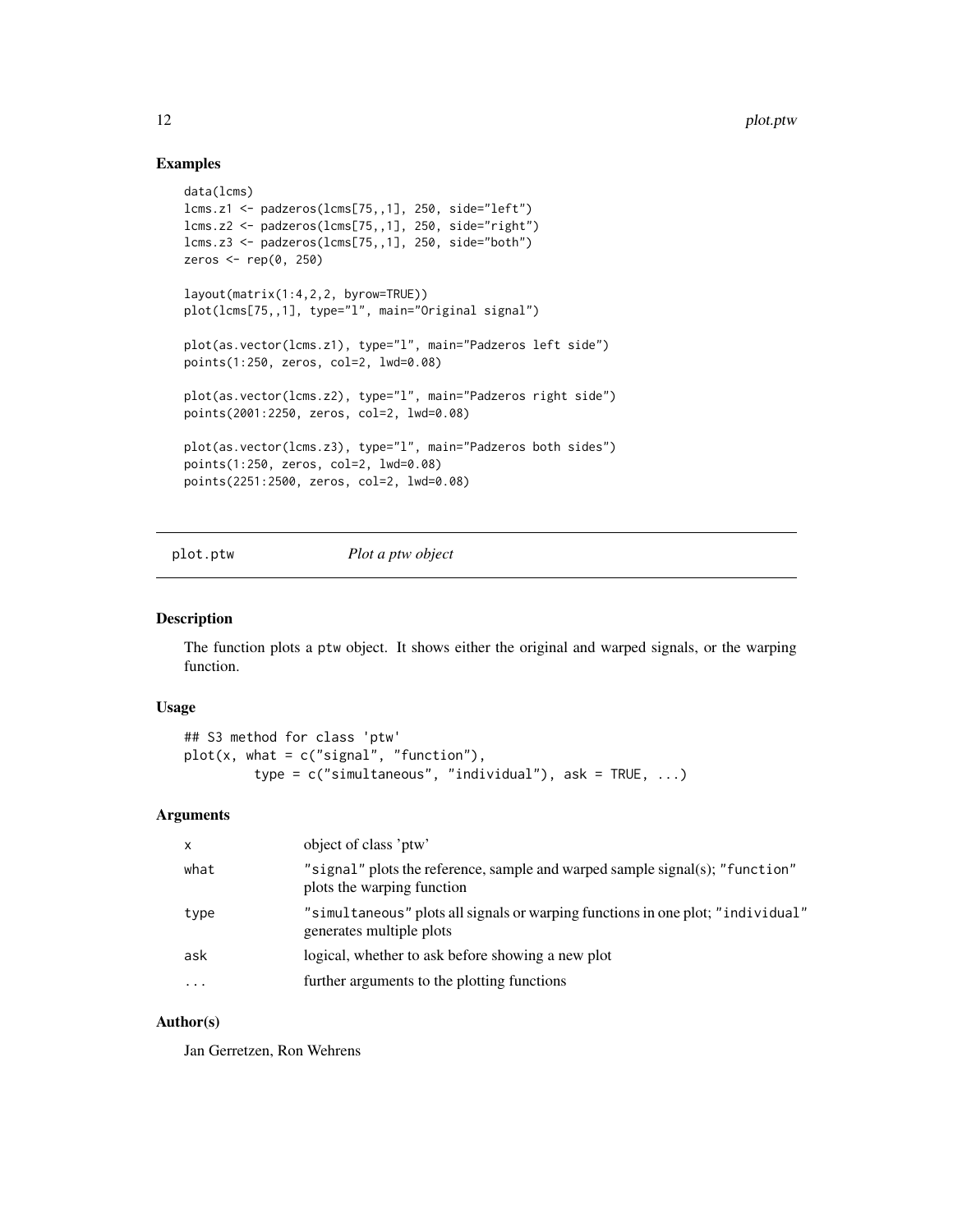## <span id="page-12-0"></span>predict.ptw 13

#### Examples

```
data(gaschrom)
ref <- gaschrom[1:8,]
samp <- gaschrom[9:16,]
gaschrom.ptw <- ptw(ref, samp, warp.type = "individual",
               optim.crit = "RMS", init.coef = c(\theta, 1, \theta, \theta))
plot(gaschrom.ptw)
plot(gaschrom.ptw, what = "function")
```
predict.ptw *Prediction of warped signals*

## Description

Given a ptw object, predict either the signal at a certain warped time, or the warped time itself.

#### Usage

```
## S3 method for class 'ptw'
predict(object, newdata, what = c("response", "time"),
 RTref = NULL, ...
```
#### Arguments

| object  | An object of class "ptw"                                                                                                                                                                                                                                    |
|---------|-------------------------------------------------------------------------------------------------------------------------------------------------------------------------------------------------------------------------------------------------------------|
| newdata | Optional vector or matrix of new data points. If what equals "response", the new<br>data should be a vector or matrix of intensities. If what equals "time", the new<br>data is a vector of time points (a matrix of time points makes no sense).           |
| what    | Either "response", in which case the function returns the warped signal, or<br>"time", and then the function returns the warped time axis. That is, the time<br>point in the warped sample corresponding to the given time point in the original<br>sample. |
| RTref   | Optional vector of retention times in the reference.                                                                                                                                                                                                        |
| .       | Further arguments, at the moment not used.                                                                                                                                                                                                                  |

## Value

The function returns a matrix (possibly containing only one row) of either warped time points or signals, warped according to the warping function defined in object. When warping signals individually, predict.ptw will check the dimension of newdata: if this is a vector or a matrix of one row, every single warping function will be applied to the one row. If the number of rows equals the number of warping functions, each row will be warped with its corresponding function. If the number of rows does not match the number of warping functions and is not equal to one, an error is given.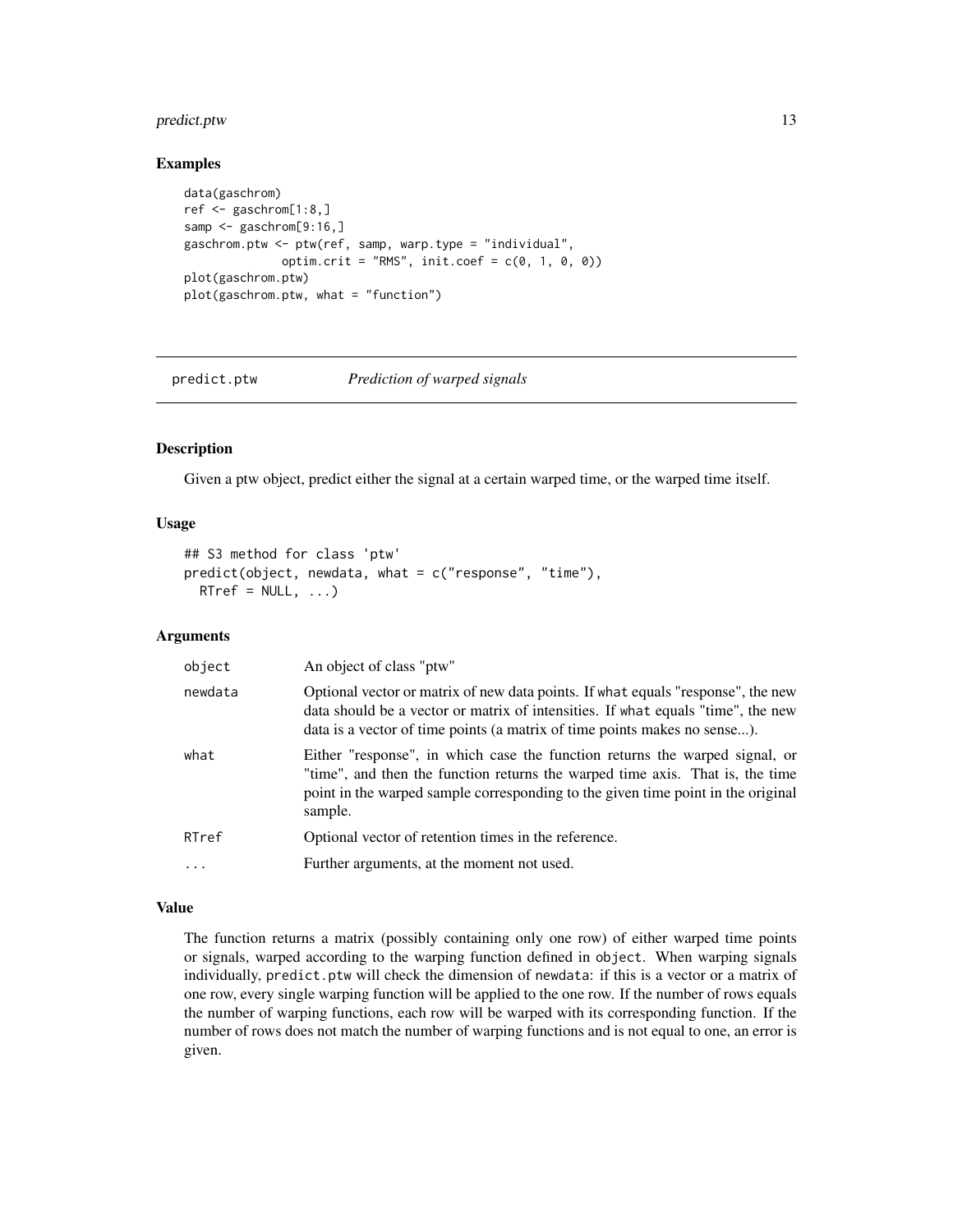## <span id="page-13-0"></span>Author(s)

Ron Wehrens

## References

Eilers, P.H.C. "Parametric Time Warping." Anal. Chem., 2004, 76, 404-411

Bloemberg, T.G. et al. "Improved parametric time warping for proteomics." Chemom. Intell. Lab. Syst., 2010, 104, pp. 65-74

#### See Also

[ptw](#page-13-1)

## Examples

```
data(gaschrom)
## Global warping: all samples warped with the same function
ref <- gaschrom[1,]
samp <- gaschrom[14:16,]
gp \leftarrow \text{ptw}(\text{ref, samp, init.coef = c(0, 1), warp.type = "global")}matplot(t(samp), type = "l", xlim = c(2200, 2400), lty = 1, col = 1:3)
lines(ref, type = "l", col = "gray", lud = 2)## plot predicted warped signal directly
matlines(t(predict(gp)), lty = 2, col = 1:3)
## plot original signal at warped time axis
mathinatlines(t(predict(gp, newdata = 2001:2600, what = "time")),
         t(samp[, 2001:2600]), col = 1:3, 1wd = 3, 1ty = 2) ## OK
## Individual warping: all samples warped individually
gp \leq ptw(ref, samp, init.coef = c(0, 1), warp.type = "indiv")predict(gp, what = "time", newdata = 2001:2600)matplot(t(samp), type = "l", xlim = c(2200, 2400), lty = 1, col = 1:3)
lines(ref, type = "l", col = "gray", lwd = 2)
matht(samp), col = 1:3, lty = 2)
## How would samples 11:13 be warped using the coefficients from samples
## 14:16 (silly but just to make the point)?
samp.pred <- predict(gp, what = "response", newdata = gaschrom[11:13,])
matplot(t(samp), type = "l", lty = 1, col = 1:3, xlim = c(2200, 2400))
lines(ref, type = "l", col = "gray")matlines(t(samp.pred), type = "l", lty = 2)
```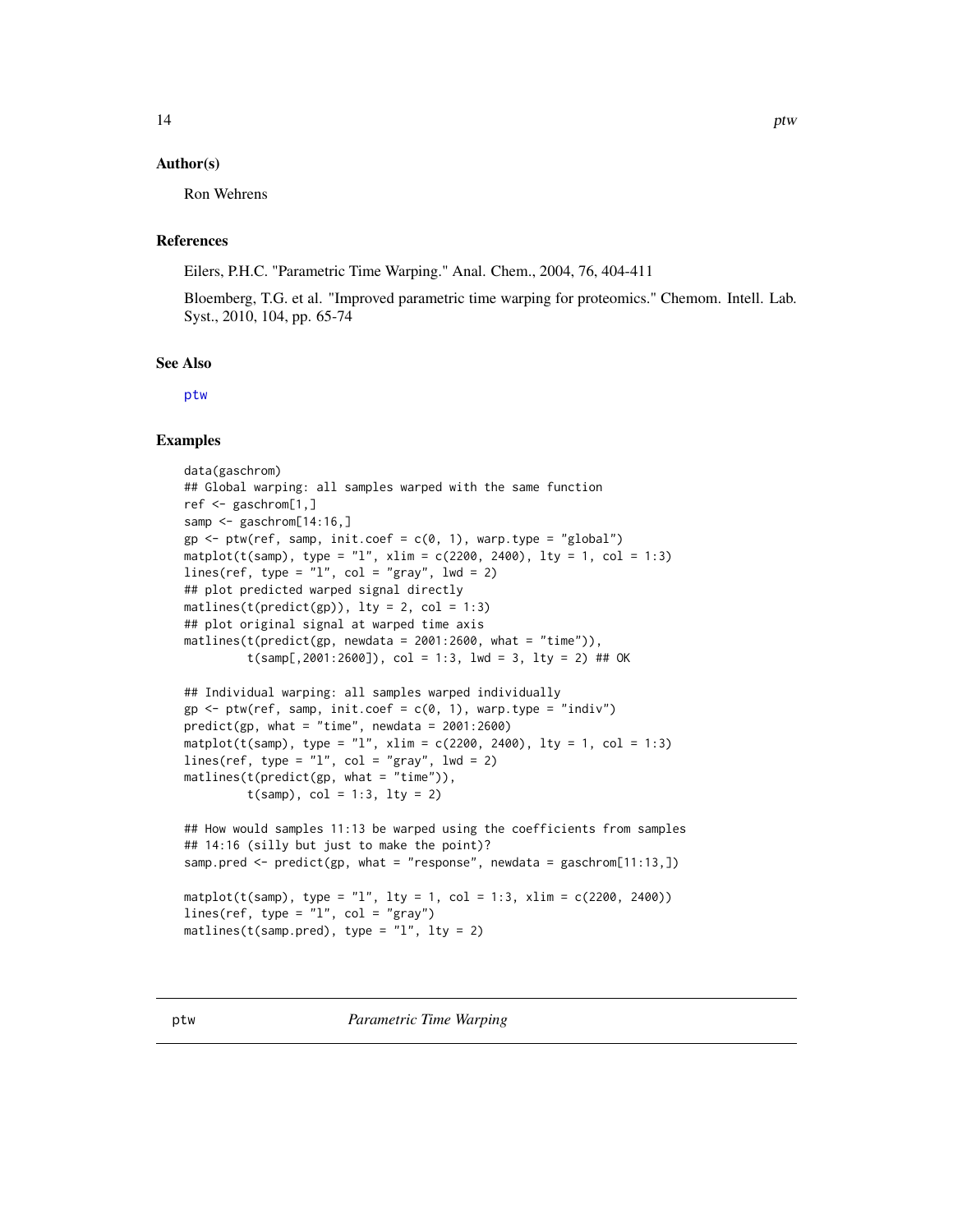#### Description

The main function of the ptw package: it is a wrapper for the function pmwarp, which performs parametric time warping of one or more samples. Features in the samples are optimally aligned with features in the reference(s). One may align a single sample to a single reference, several samples to a single reference, and several samples to several references. In the latter case, the number of references and samples should be equal. One may require that all samples are warped with the same warping function, or one may allow individual warpings for all samples.

### Usage

```
ptw(ref, samp, selected.traces,
    init.coef = c(0, 1, 0), try = FALSE,warp.type = c("individual", "global"),
    optim.crit = c("WCC", "RMS"),
    smooth.param = ifelse(try, 0, 1e05),
    trwdth = 20, trwdth.res = trwdth,
    verbose = FALSE, ...pmwarp(ref, samp, optim.crit, init.coef, try = FALSE,
       trwdth, trwdth.res, smooth.param, ...)
## S3 method for class 'ptw'
summary(object, ...)
## S3 method for class 'ptw'
print(x, \ldots)
```
### Arguments

| ref             | reference. Either a vector (containing one reference signal) or a matrix (one ref-<br>erence per row). If more than one reference is specified, the number of reference<br>signals must equal the number of sample signals.                                                    |
|-----------------|--------------------------------------------------------------------------------------------------------------------------------------------------------------------------------------------------------------------------------------------------------------------------------|
| samp            | sample. A vector (containing one sample signal) or a matrix (one sample per<br>row).                                                                                                                                                                                           |
| selected.traces |                                                                                                                                                                                                                                                                                |
|                 | optional vector containing the row numbers to use from ref (if more than one<br>reference signal is specified) and samp.                                                                                                                                                       |
| init.coef       | starting coefficients. The first number is the zeroth-order coefficient (i.e., a con-<br>stant shift); further numbers indicate linear, quadratic,  stretches. The default<br>is to start from the identity warping using a quadratic function $(c(0, 1, 0))$                  |
| try             | if $try = TRUE$ , ptw does not optimize the warping but returns a ptw object<br>containing the warping for init.coef. Default: FALSE                                                                                                                                           |
| warp.type       | default is to treat samples and references as single entities and align them in-<br>dividually and independently. Using the argument warp.type = $"global"$<br>leads to one alignment function; the samples are warped simultaneously to the<br>reference(s). Also see details |
| optim.crit      | either "WCC" or "RMS". In both cases, the optimal value of the alignment leads<br>to a value of 0. For "WCC", this means that $1 - WCC$ is optimized rather than<br>WCC (where the optimal value equals 1)                                                                     |

ptw and the contract of the contract of the contract of the contract of the contract of the contract of the contract of the contract of the contract of the contract of the contract of the contract of the contract of the co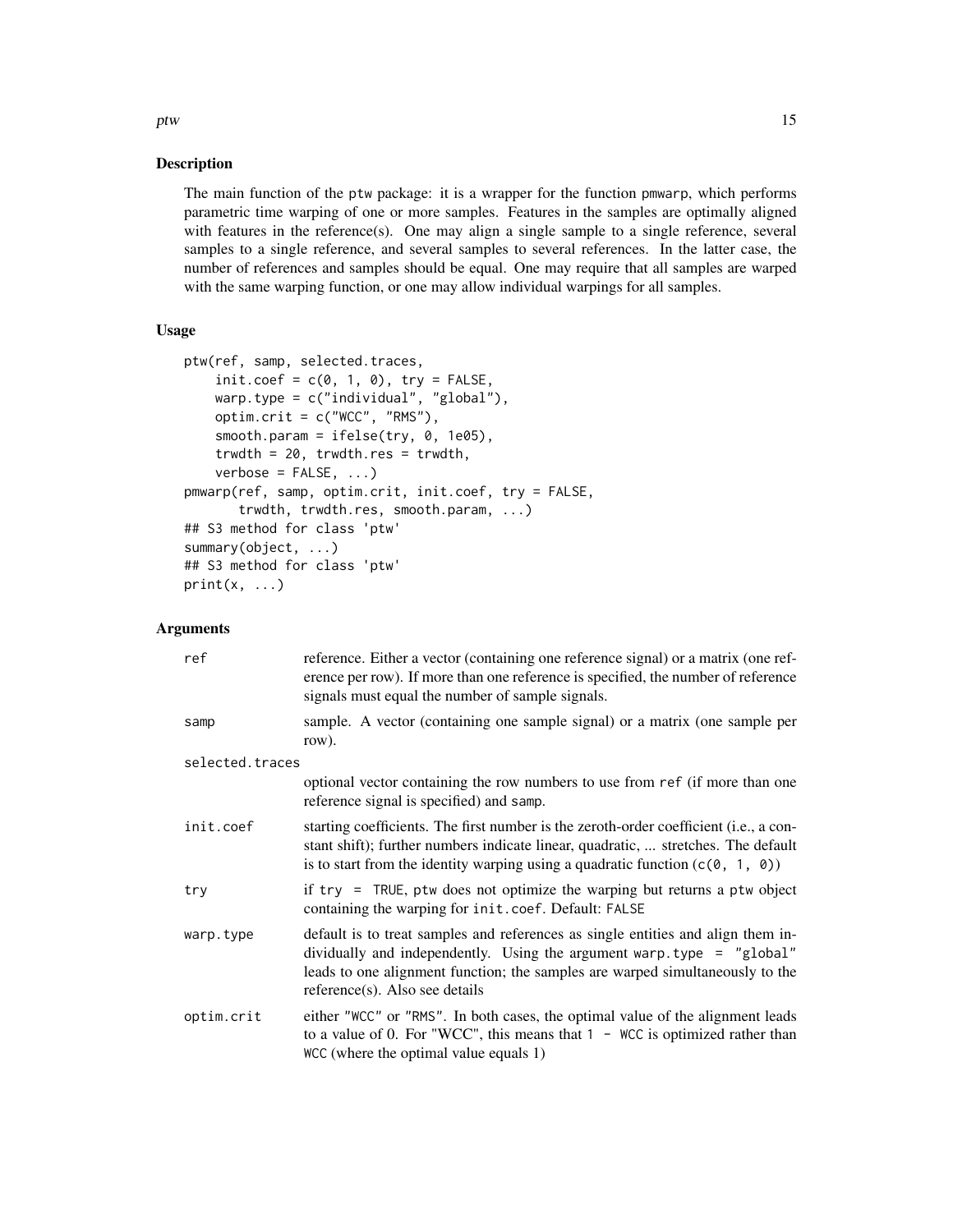| smooth.param | smoothing parameter for smoothing the reference and sample when optim.crit<br>equals "RMS". If no smoothing is required, set this to 0. The default is to use |
|--------------|---------------------------------------------------------------------------------------------------------------------------------------------------------------|
|              | smoothing in the optimization mode, and no smoothing otherwise                                                                                                |
| trwdth       | the width of the triangle in the WCC criterion during the optimization, given as<br>a number of data points. Default: 20                                      |
| trwdth.res   | the width of the triangle in the WCC calculation in the calculation of the quality<br>of the final result. Default: equal to trwdth                           |
| verbose      | logical, default is FALSE. Whether to give output during the optimisation, which<br>may be useful for large data sets                                         |
| $\cdots$     | further arguments to optim                                                                                                                                    |
| x, object    | an object of class "ptw"                                                                                                                                      |
|              |                                                                                                                                                               |

#### Details

In the optimization mode ( $try = FALSE$ ), the function optimizes the warping coefficients using the chosen criterion (either "WCC" or "RMS"). For "RMS", the data are smoothed before the optimization, but the quality of the final warping is measured on the unsmoothed data. For "WCC", the warping is performed using trwdth as the triangle width, but the quality of the final solution is measured using trwdth.res.

If try = TRUE is used as an argument, the function does not start an optimization, but just calculates the warping for the given warp function (init.coef); if smooth.param is larger than zero for the RMS criterion, the RMS of the smoothed patterns is calculated. The WCC criterion uses trwidth.res as the triangle width in this case.

Five situations can be distinguished:

- 1. One sample and one reference: this obviously leads to one warping function regardless of the setting of warp.type.
- 2. Several samples, all warped to the same single reference, each with its own warping function: this is the default behaviour (warp.type = "individual")
- 3. Several samples, warped to an equal number of references (pair-wise), with their own warping functions: this is the default behaviour (warp.type = "individual")
- 4. Several samples, warped to one reference, with one warping function (warp.type = "global")
- 5. Several samples, warped to an equal number of references (pair-wise), with one warping function (warp.type = "global")

#### Value

A list of class "ptw" containing:

| reference     | the reference $(s)$ used as input                           |
|---------------|-------------------------------------------------------------|
| sample        | the sample(s) used as input                                 |
| warped.sample | the warped sample                                           |
| warp.coef     | the warping coefficients                                    |
| warp.fun      | the warped indices                                          |
| crit.value    | the value of the chosen criterion, either "WCC" or "RMS"    |
| optim.crit    | the chosen criterion, either "WCC" or "RMS"                 |
| warp.type     | the chosen type of warping, either "individual" or "global" |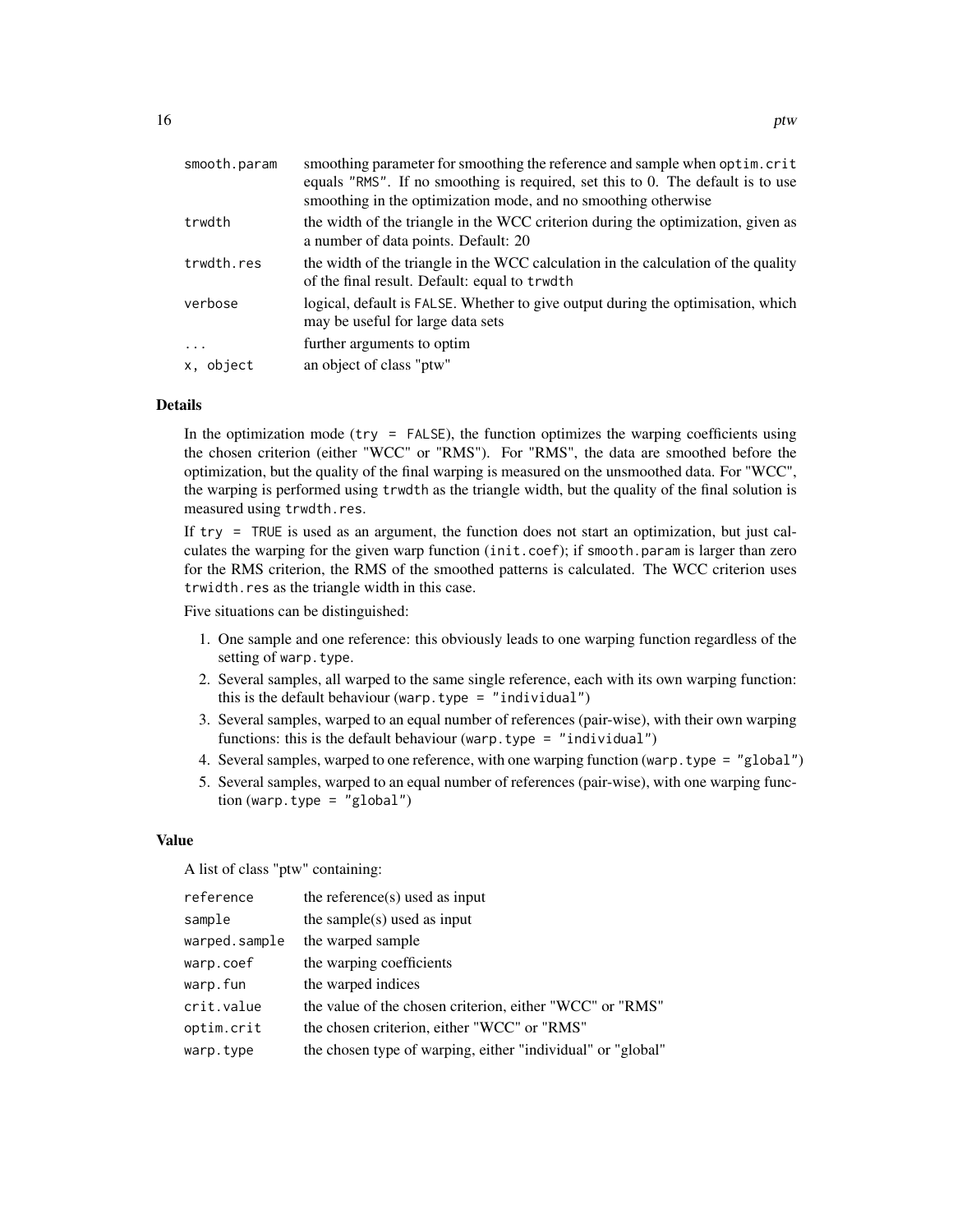<span id="page-16-0"></span>ptw and the contract of the contract of the contract of the contract of the contract of the contract of the contract of the contract of the contract of the contract of the contract of the contract of the contract of the co

## Author(s)

Jan Gerretzen, Ron Wehrens

## References

Eilers, P.H.C. (2004) "Parametric Time Warping", Analytical Chemistry, 76 (2), 404 – 411.

Bloemberg, T.G., et al. (2010) "Improved parametric time warping for Proteomics", Chemometrics and Intelligent Laboratory Systems,  $104$  (1),  $65 - 74$ .

#### See Also

[WCC](#page-19-1), [RMS](#page-19-2), [select.traces](#page-20-1)

#### Examples

```
data(gaschrom)
ref <- gaschrom[1,]
samp <- gaschrom[16,]
gaschrom.ptw <- ptw(ref, samp)
summary(gaschrom.ptw)
gaschrom.ptw <- ptw(ref, samp, init.coef = c(0, 1, 0, 0))
summary(gaschrom.ptw)
## Not run:
ref <- gaschrom[1,]
samp \leq gaschrom[2:16,]
gaschrom.ptw <- ptw(ref, samp, warp.type = "individual", verbose = TRUE,
              optim.crit = "RMS", init.coef = c(\emptyset, 1, \emptyset, \emptyset))
summary(gaschrom.ptw)
ref <- gaschrom[1:8,]
samp <- gaschrom[9:16,]
gaschrom.ptw <- ptw(ref, samp, warp.type = "individual",
              optim.crit = "RMS", init.coef = c(\theta, 1, \theta, \theta))
summary(gaschrom.ptw)
gaschrom.ptw <- ptw(ref, samp, warp.type = "global",
              optim.crit = "RMS", init.coef = c(0, 1, 0, 0))
summary(gaschrom.ptw)
# Example of a three-way data set
data(lcms)
# first bring all samples to the same scale
lcms.scaled <- aperm(apply(lcms, c(1,3),
                            function(x) x/mean(x) ), c(2,1,3)# add zeros to the start and end of the chromatograms
lcms.s.z <- aperm(apply(lcms.scaled, c(1,3),
                         function(x) padzeros(x, 250) ), c(2,1,3))
# define a global 2nd degree warping
warp1 <- ptw(lcms.s.z[,,2], lens.s.z[,,3], warp.type="global")
```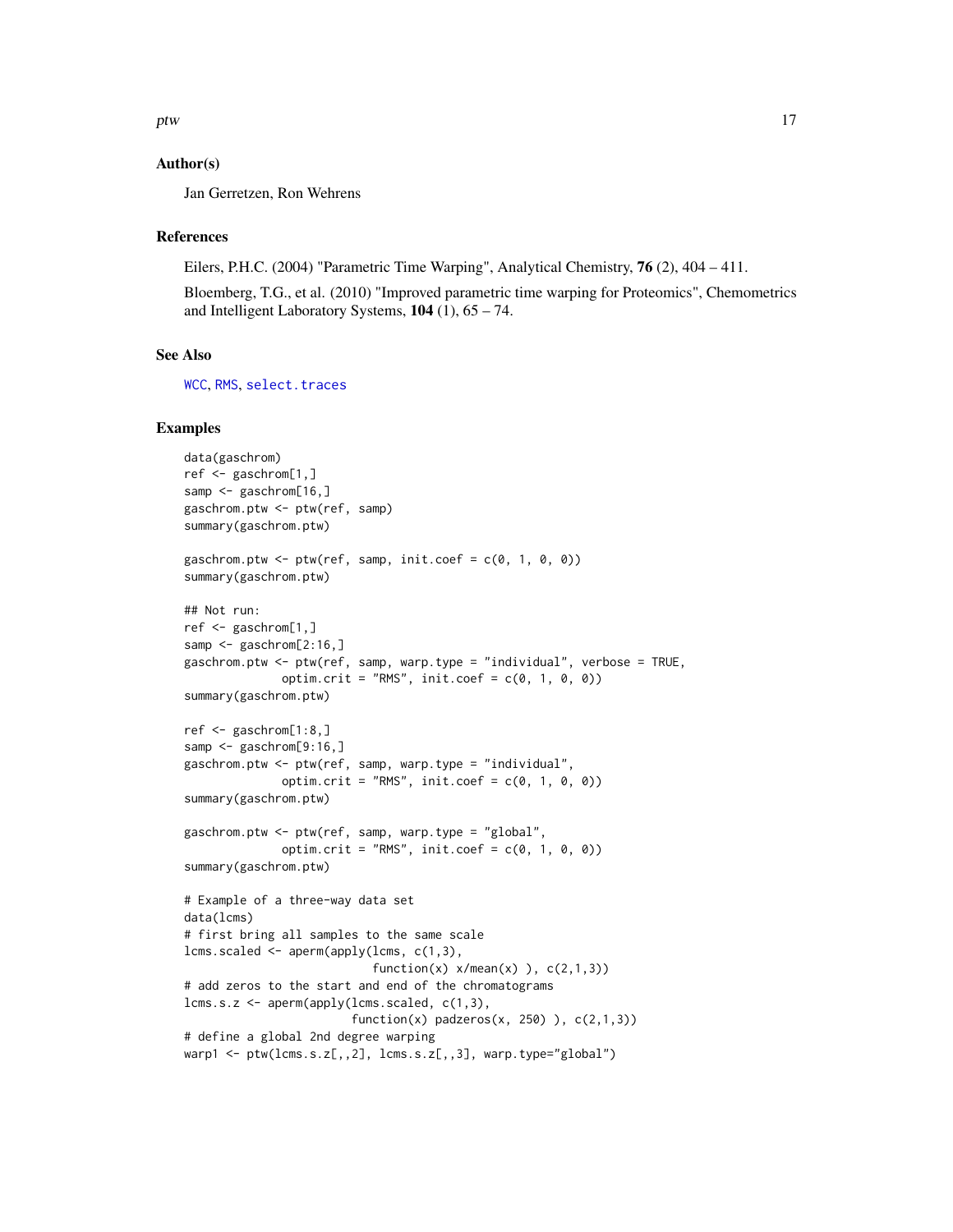#### <span id="page-17-0"></span>18 ptwgrid in the set of the set of the set of the set of the set of the set of the set of the set of the set of the set of the set of the set of the set of the set of the set of the set of the set of the set of the set of

```
warp.samp <- warp1$warped.sample
warp.samp[is.na(warp.samp)] <- 0
# refine by adding 5th degree warpings for individual chromatograms
warp2 < -ptw(lcms.s.z[,, 2], warp.sum, init.coef=c(0,1,0,0,0,0))warp.samp2 <- warp2$warped.sample
warp.samp2[is.na(warp.samp2)] <- 0
# compare TICs
layout(matrix(1:2,2,1, byrow=TRUE))
plot(colSums(lcms.s.z[,,2]), type="l", ylab = "",
     main = "TIC: original data")
lines(colSums(lcms.s.z[,,3]), col=2, lty=2)
plot(colSums(lcms.s.z[,,2]), type="l", ylab = "",
     main = "TIC: warped data")
lines(colSums(warp.samp2), lty=2, col=2)
## End(Not run)
```
ptwgrid *Calculate RMS or WCC values on a grid*

## Description

Calculates values of the chosen optimization criterion (RMS or WCC) on a grid defined by the coefficients of the warping function.

#### Usage

```
ptwgrid(ref, samp, selected.traces,
coef.mins, coef.maxs, coef.lengths,
optim.crit = c("WCC", "RMS"),
smooth.param = 1e05,
trwdth = 20
```

| ref             | reference. Either a vector (containing one reference signal) or a matrix (one ref-<br>erence per row). If more than one reference is specified, the number of reference<br>signals must equal the number of sample signals                  |  |
|-----------------|---------------------------------------------------------------------------------------------------------------------------------------------------------------------------------------------------------------------------------------------|--|
| samp            | sample. A vector (containing one sample signal) or a matrix (one sample per<br>row). If more than one sample is specified, the number of sample signals must<br>equal the number of reference signals                                       |  |
| selected.traces |                                                                                                                                                                                                                                             |  |
|                 | optional vector containing the row numbers to use from ref (if more than one<br>reference signal is specified) and samp                                                                                                                     |  |
| coef.mins       | a vector containing the respective minimal values of coefficients for the grid.<br>The first number is the minimal zeroth-order coefficient (i.e., a constant shift);<br>further numbers indicate the minimal linear, quadratic,  stretches |  |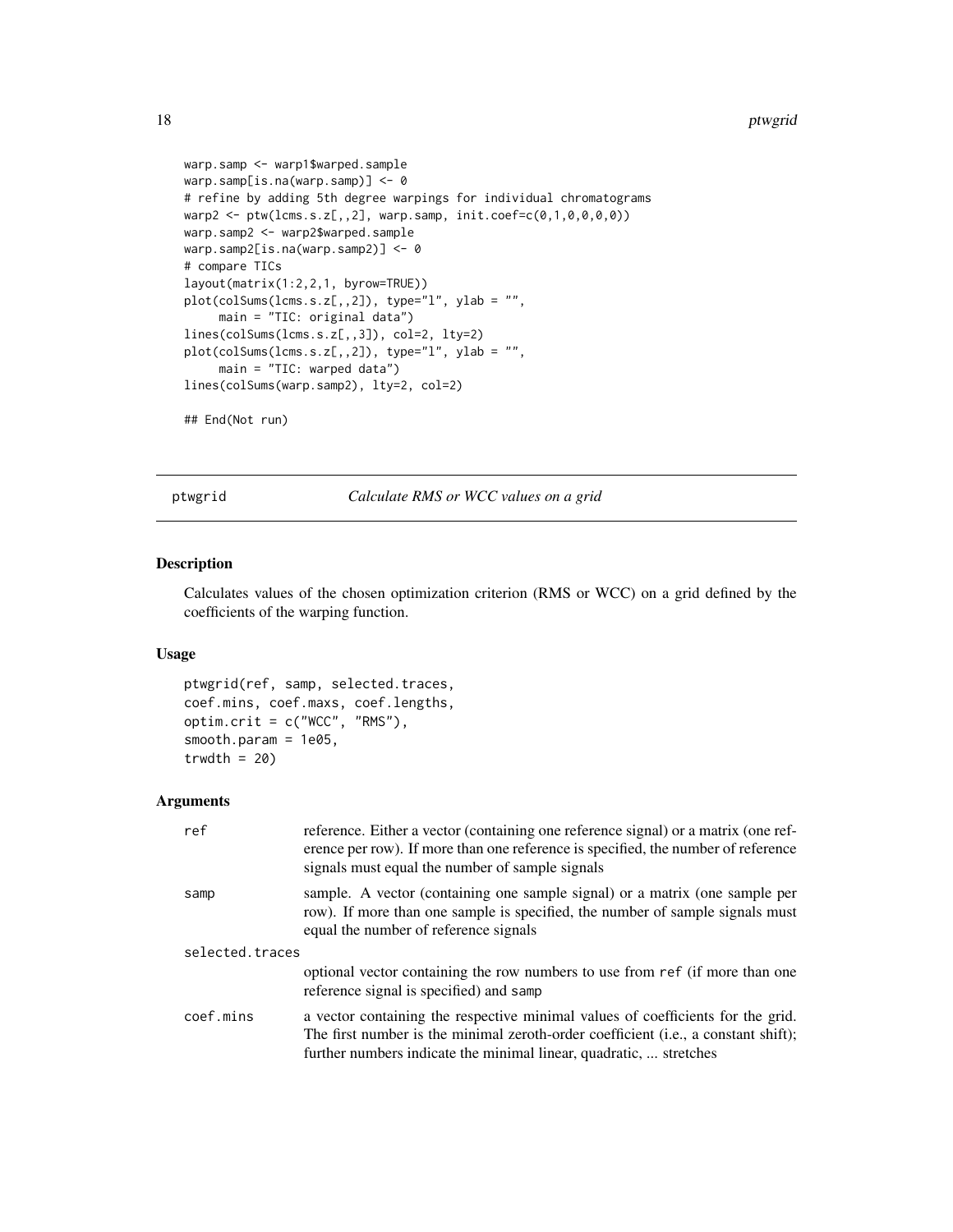#### <span id="page-18-0"></span>ptwgrid the contract of the contract of the contract of the contract of the contract of the contract of the contract of the contract of the contract of the contract of the contract of the contract of the contract of the co

| coef.maxs    | a vector containing the maximal values of coefficients for the grid                                                                                                                                        |
|--------------|------------------------------------------------------------------------------------------------------------------------------------------------------------------------------------------------------------|
| coef.lengths | a vector of the same length as coef.maxs and coef.mins containing the number<br>of steps in which to vary the respective coefficients between their minimum and<br>maximum value                           |
| optim.crit   | either "WCC" or "RMS". In both cases, the optimal value of the alignment leads<br>to a value of 0. For "WCC", this means that $1 -$ WCC is optimized rather than<br>WCC (where the optimal value equals 1) |
| smooth.param | smoothing parameter for smoothing the reference and sample when optim.crit<br>equals "RMS". If no smoothing is required, set this to 0.                                                                    |
| trwdth       | the width of the triangle in the WCC criterion during the optimization, given as<br>a number of data points. Default: 20                                                                                   |

## Details

In contrast to ptw, only the three situations leading to one warping function are distinguished here:

- 1. One sample and one reference;
- 2. Several samples, warped to an equal number of references (pair-wise);
- 3. Several samples, warped to a single reference.

Which situation is applicable is determined from the dimensions of ref and samp.

## Value

An array of dimension length(coef.mins) and maximal indices per dimension specified by coef.lengths

## Author(s)

Tom Bloemberg, Jan Gerretzen, Ron Wehrens

## See Also

[ptw](#page-13-1)

## Examples

```
## Not run:
data(gaschrom)
mygrid <- ptwgrid(gaschrom[1,], gaschrom[16,],
                  coef.mins = c(-10, .9), coef.max = c(10, 1.1),coef.lengths = c(21, 21)image(seq(-10, 10, length = 21),
     seq(.9, 1.1, length = 21),
     mygrid)
```
## End(Not run)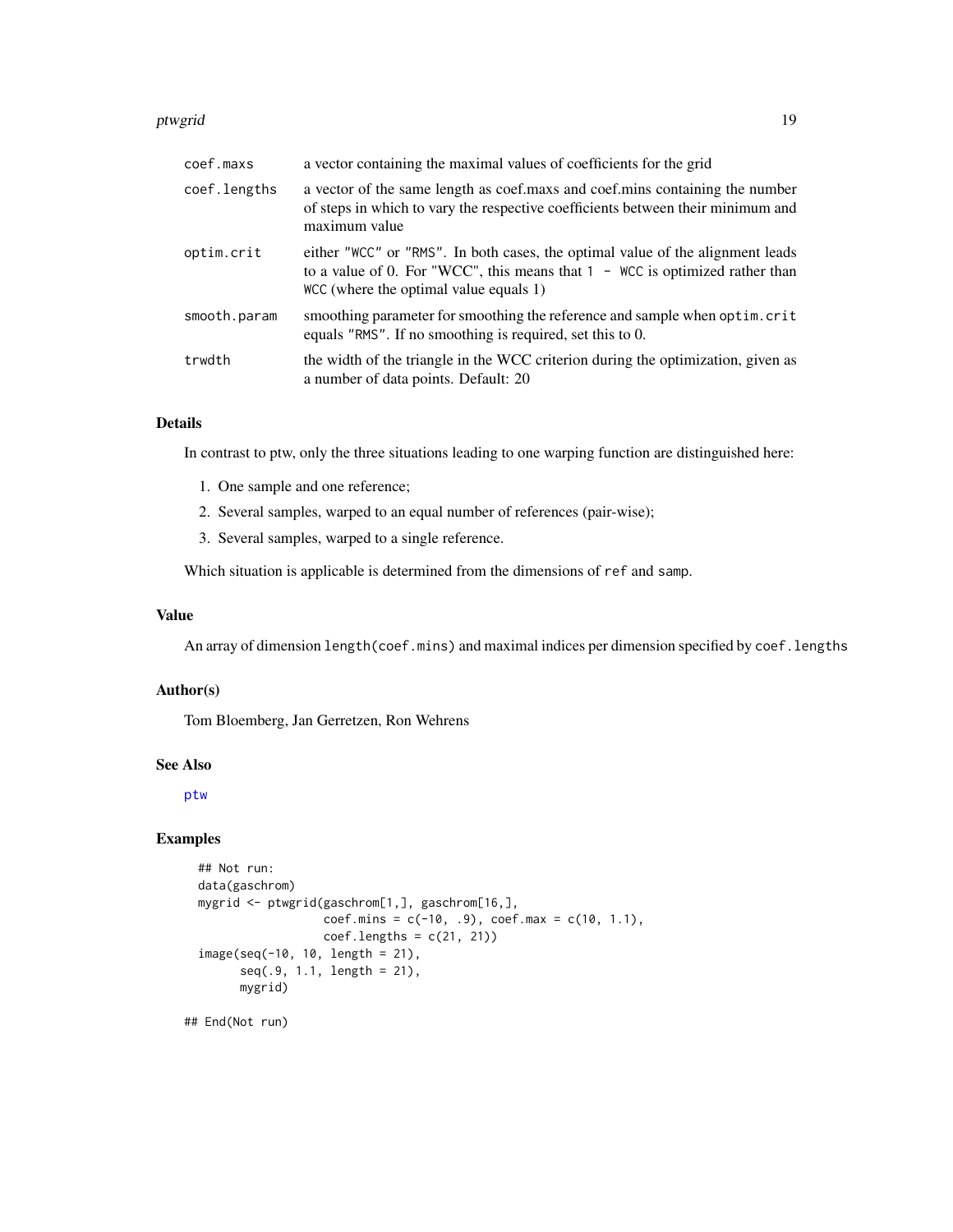#### <span id="page-19-2"></span><span id="page-19-1"></span><span id="page-19-0"></span>Description

Functions to compare patterns with shifted features. These functions compare warped sample patterns to one or more reference patterns. RMS returns the usual root-mean-squared difference measure; WCC returns 1-wcc, where wcc indicates the weighted cross-correlation. Perfect alignment leads to a value of 0 for both criteria.

Internal function, not meant to be called directly by the user. In particular, note that the identity warping may lead to slightly different estimates than a direct comparison of the reference and sample signals - a warping even slightly outside the original range of 1 : ncol(ref) leads to NA values.

## Usage

RMS(warp.coef, ref, samp, B) WCC(warp.coef, ref, samp, B, trwdth = 20, wghts, ref.acors = NULL)

## Arguments

| warp.coef | a vector of warping coefficients                                                                                                                                                   |
|-----------|------------------------------------------------------------------------------------------------------------------------------------------------------------------------------------|
| ref       | reference signal; a matrix with one or more rows. If the number of rows is<br>greater than one, it should equal the number of rows in samp                                         |
| samp      | sample signal; a matrix with one or more rows                                                                                                                                      |
| B         | basis for warping function                                                                                                                                                         |
| trwdth    | triangle width for the WCC function, expressed in the number of data points                                                                                                        |
| wghts     | optional weights vector, will be calculated from triangle width if necessary.<br>Sometimes it is more efficient to pre-calculate it and give it as an argument                     |
| ref.acors | autocorrelation of the reference. Since the reference is often unchanged over<br>multiple evaluations (e.g., during an optimization), it is useful to pre-calculate<br>this number |

## Details

All patterns in samp are warped using the same warping function, and then compared to ref, either pair-wise (when ref and samp are of the same size), or with the one pattern in ref.

## Value

One number - either the WCC or RMS value

#### Author(s)

Jan Gerretzen, Tom Bloemberg, Ron Wehrens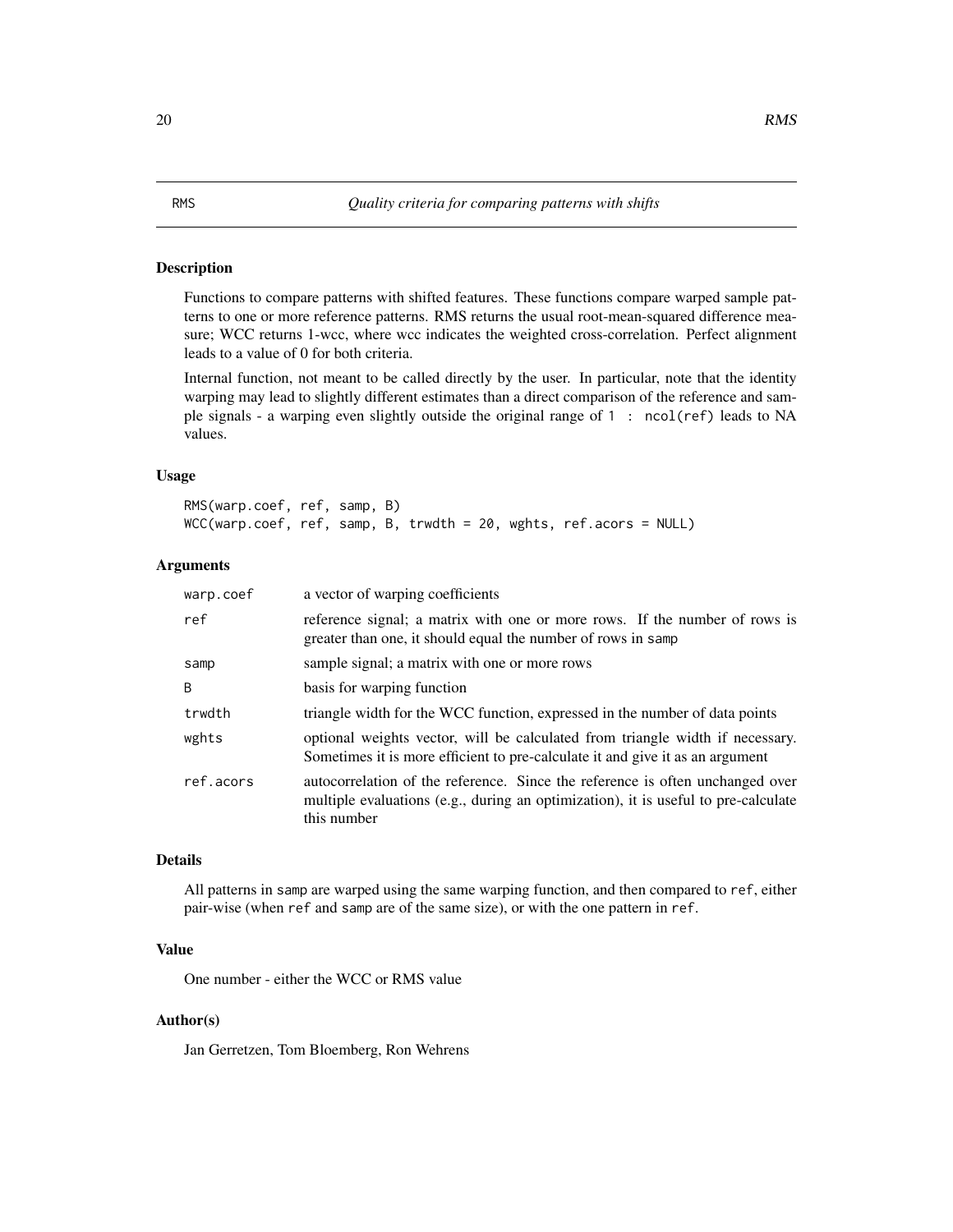#### <span id="page-20-0"></span>select.traces 21

#### References

Eilers, P.H.C. (2004) "Parametric Time Warping", Analytical Chemistry, 76 (2), 404 – 411.

de Gelder, R., Wehrens, R. and Hageman, J.A. (2001) "A generalized expression for the similarity of spectra: Application to powder diffraction pattern classification", Journal of Computational Chemistry, 22, 273 – 289.

#### See Also

[wcc](#page-21-1)

<span id="page-20-1"></span>select.traces *Select traces from a data set according to several criteria*

#### Description

For alignment purposes, it may be useful to select traces which show clear features, and to throw away traces that contain mainly noise. This function implements three ways to achieve this: CODA, a criterion similar to varimax, and a criterion based on the highest intensity.

## Usage

```
select.traces(X, criterion = c("coda", "var", "int"),
             window = 5, smoothing = c("median", "mean"))
```
#### Arguments

| $\mathsf{X}$      | a data matrix or an array. The first dimension signifies the traces from which a                                                                            |
|-------------------|-------------------------------------------------------------------------------------------------------------------------------------------------------------|
|                   | selection is to be made. If X is a matrix, the first usually corresponds to samples                                                                         |
|                   | and the second dimension is the spectral dimension. If X is an array, the data                                                                              |
|                   | are assumed to come from a hyphenated experiment, with the first dimension                                                                                  |
|                   | the chromatographic dimension, the second the spectral dimension and the third<br>dimension corresponding to samples                                        |
|                   |                                                                                                                                                             |
| criterion         | either Windig's CODA algorithm, a criterion calculating the variances of the<br>length-scaled spectra, or a criterion giving the height of the highest peak |
| window, smoothing |                                                                                                                                                             |
|                   |                                                                                                                                                             |

arguments to the coda function.

#### Details

The CODA criterion in essence selects traces with no baseline and no spikes, but still containing significant intensities. The variance criterion aims at something similar: it calculates the variance (or standard deviation) of every trace after length scaling - traces with a high value show few highly structured features, whereas traces with a low value show noise or a significant baseline. The intensity criterion simply returns the intensity of the highest peak. The latter two criteria are simpler than CODA but implicitly assume that the traces have been preprocessed (i.c., spikes have been removed).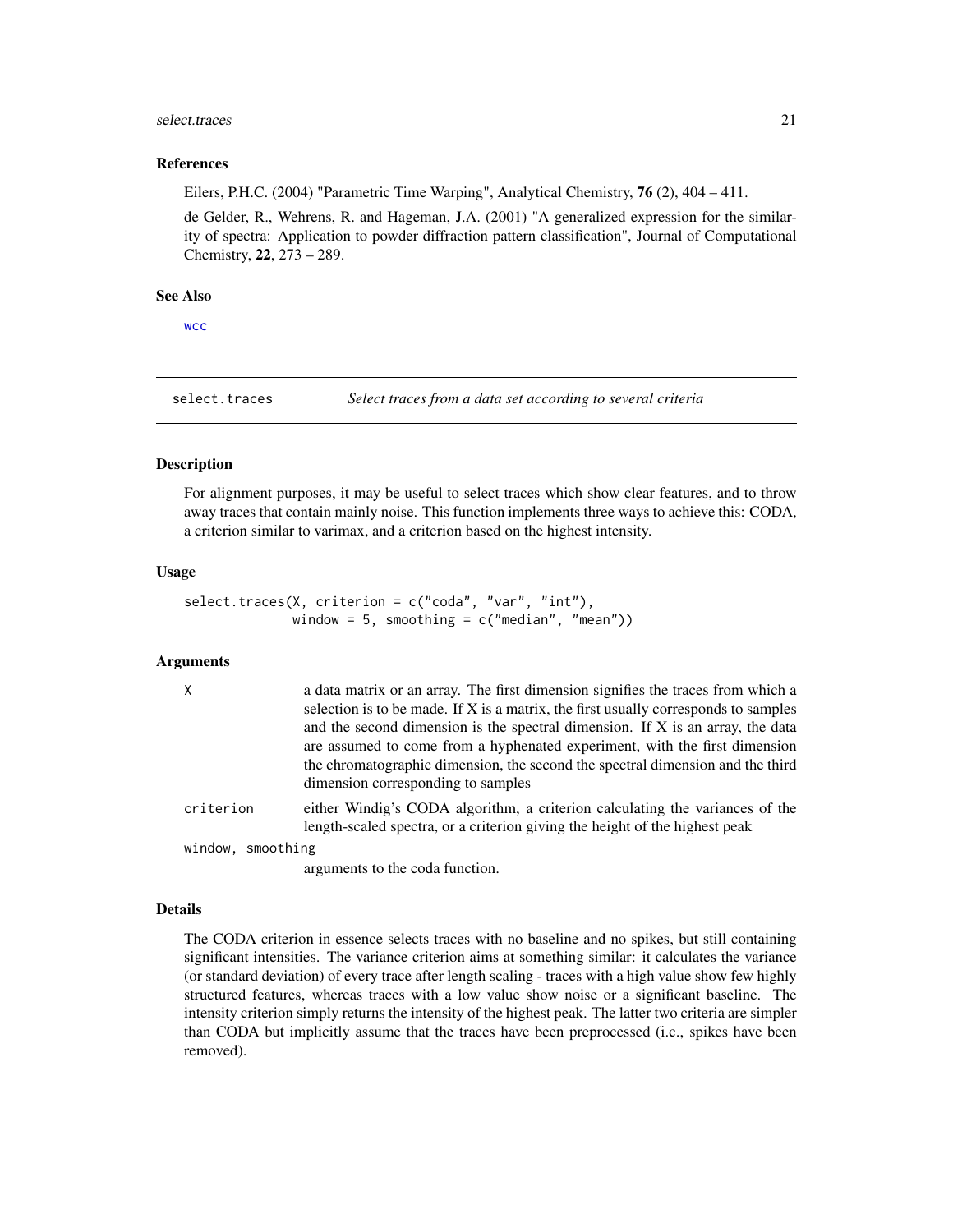<span id="page-21-0"></span>The function returns a list with components

| crit.val  | a vector containing the values of the criterion for all traces. If X is an array, the |
|-----------|---------------------------------------------------------------------------------------|
|           | function is recursively applied to all samples (elements of the third dimension)      |
|           | - the results are multiplied to obtain one criterion value per trace                  |
| trace.nrs | the order of the traces (from large to small)                                         |

#### Author(s)

Ron Wehrens

## See Also

[coda](#page-6-1)

## Examples

```
data(lcms)
ntrace <- dim(lcms)[1]
lcms.selection <- select.traces(lcms[,,1:2], criterion = "var")
good <- lcms.selection$trace.nrs[1]
bad <- lcms.selection$trace.nrs[ntrace]
par(mfrow = c(1,2))\text{matplot}(\text{lcms}[\text{good},1:2], \text{ type} = 'l', \text{ lty} = 1)matplot(lcms[bad,,1:2], type = '1', lty = 1)
```
<span id="page-21-1"></span>wcc *Weighted auto- and cross-correlation measures*

## Description

Functions to calculate weighted auto- and cross-correlation measures. The wcc is a suitable measure for the similarity of two patterns when features may be shifted. Identical patterns lead to a wcc value of 1.

## Usage

```
wcc(pattern1, pattern2, trwdth, wghts = NULL, acors1 = NULL, acors2 = NULL)
wac (pattern1, trwdth, wghts = NULL)
```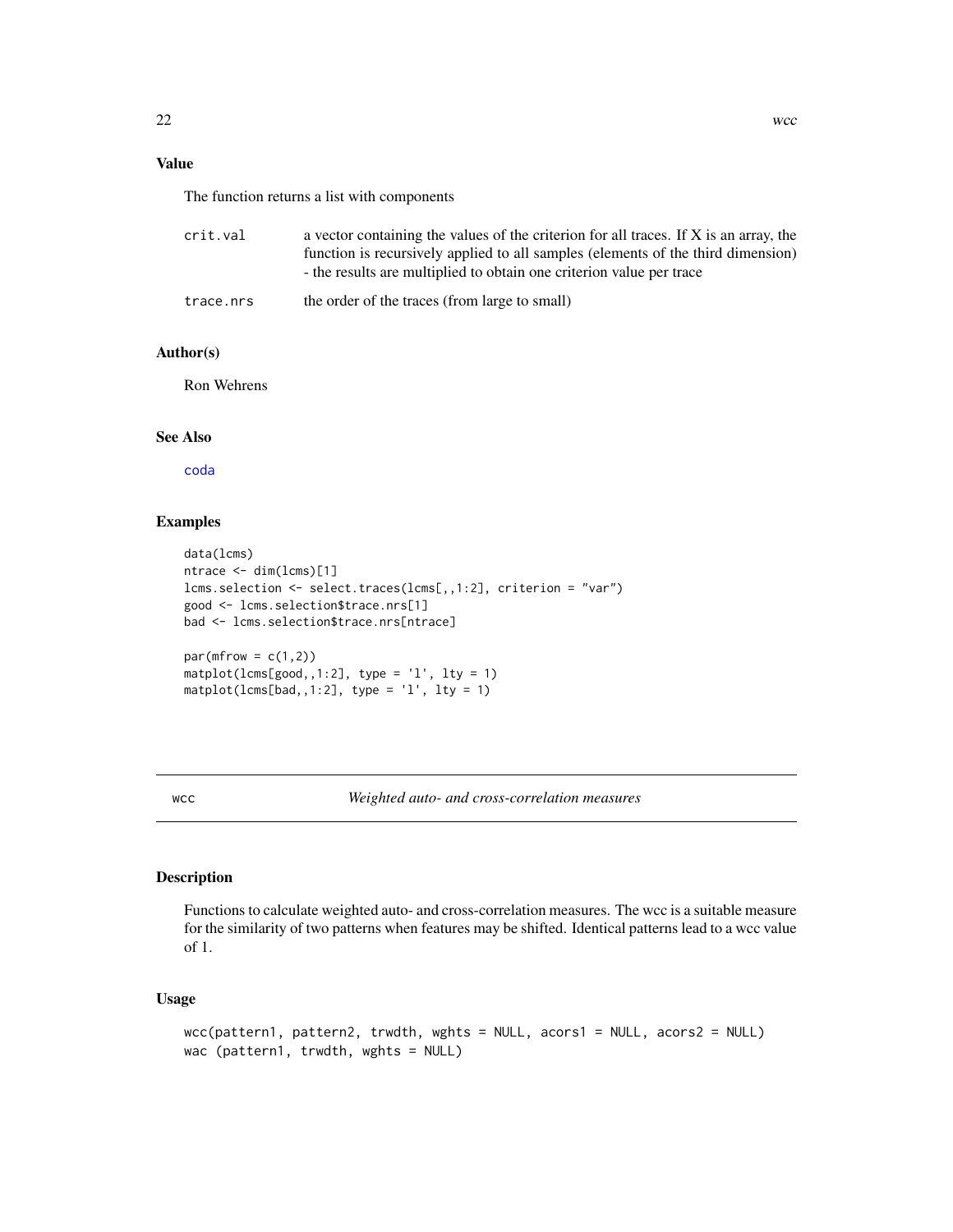#### <span id="page-22-0"></span>whit  $1$  23

## Arguments

| pattern1, pattern2 |                                                                                                                                                                |
|--------------------|----------------------------------------------------------------------------------------------------------------------------------------------------------------|
|                    | input patterns, typically spectra. Vectors                                                                                                                     |
| trwdth             | triangle width, given in the number of data points                                                                                                             |
| wghts              | optional weights vector, will be calculated from triangle width if necessary.<br>Sometimes it is more efficient to pre-calculate it and give it as an argument |
|                    | acors1, acors2 autocorrelations of the input patterns. If not provided, they are calculated                                                                    |

#### Details

wcc and wac are defined such that the triangle width stands for the number of points on one side of and including the current point. Thus, a trwdth of 0 signifies a non-existent triangle and results in an error; a trwdth equal to 1 only includes the current point with weight 1 and no neighbouring points.

## Value

One number, the weighted autocorrelation or crosscorrelation

#### Author(s)

Ron Wehrens

## References

de Gelder, R., Wehrens, R. and Hageman, J.A. (2001) "A generalized expression for the similarity of spectra: Application to powder diffraction pattern classification", Journal of Computational Chemistry, 22, 273 – 289.

## Examples

```
data(gaschrom)
wcc(gaschrom[1,], gaschrom[2,], 20)
```
whit1 *Weighted Whittaker smoothing with a first order finite difference penalty*

#### Description

This function smoothes signals with a finite difference penalty of order 1.

#### Usage

whit1(y, lambda, w)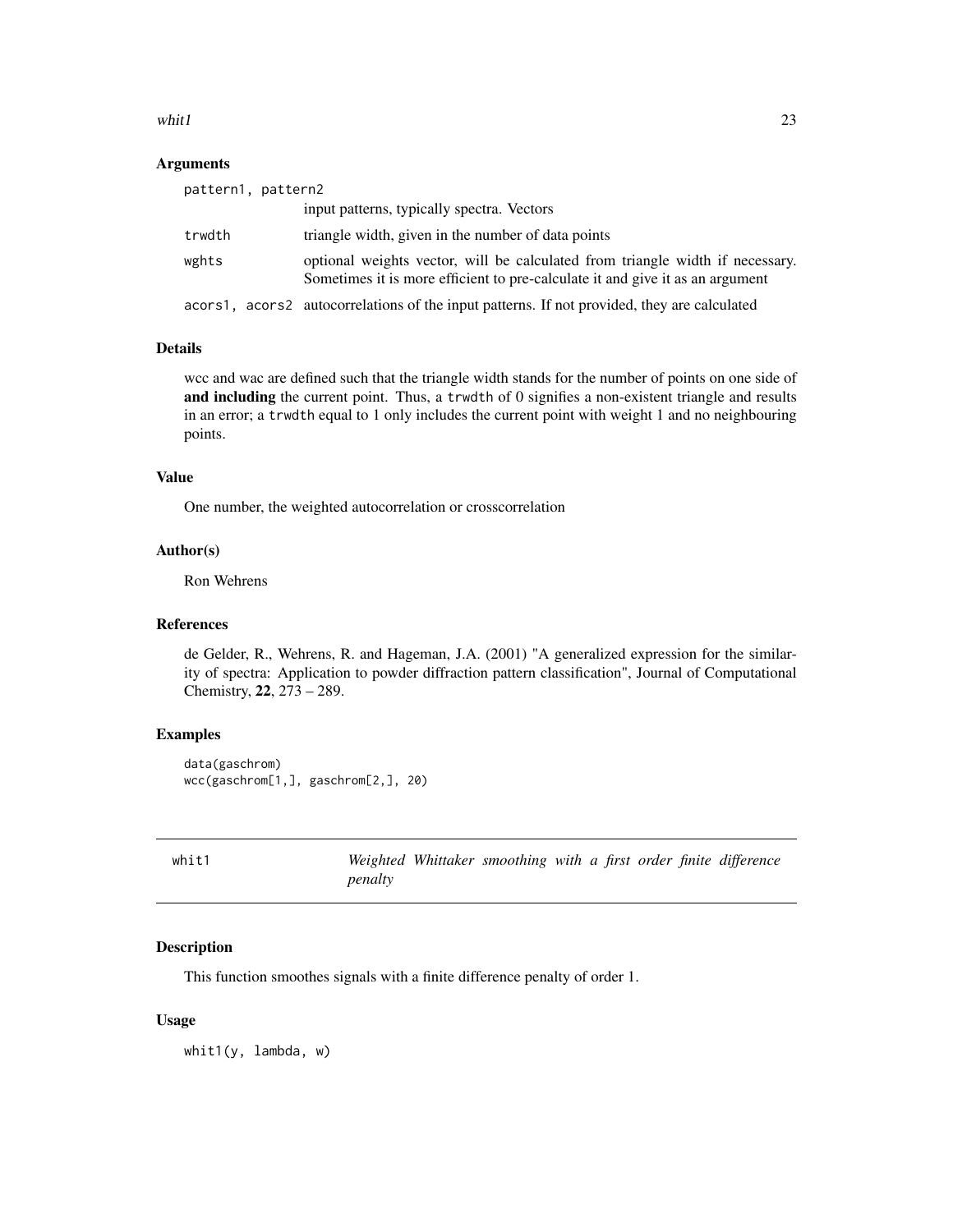#### <span id="page-23-0"></span>Arguments

| <b>V</b> | signal to be smoothed: a vector                                         |
|----------|-------------------------------------------------------------------------|
| lambda   | smoothing parameter: larger values lead to more smoothing               |
| w        | weights: a vector of same length as y. Default weights are equal to one |

## Value

smoothed signal: a vector

#### Author(s)

Paul Eilers, Jan Gerretzen

## References

Eilers, P.H.C. (2004) "Parametric Time Warping", Analytical Chemistry, 76 (2), 404 – 411. Eilers, P.H.C. (2003) "A perfect smoother", Analytical Chemistry, 75, 3631 – 3636.

## Examples

```
data(gaschrom)
plot(gaschrom[1,], type = "l", ylim = c(0, 100))lines(whit1(gaschrom[1,], lambda = 1e1), col = 2)
lines(whit1(gaschrom[1,], lambda = 1e2), col = 3)
lines(whit1(gaschrom[1,], lambda = 1e3), col = 4)
```
whit2 *Weighted Whittaker smoothing with a second order finite difference penalty*

## Description

This function smoothes signals with a finite difference penalty of order 2.

#### Usage

whit2(y, lambda, w)

|        | signal to be smoothed: a vector                                         |
|--------|-------------------------------------------------------------------------|
| lambda | smoothing parameter: larger values lead to more smoothing               |
| W      | weights: a vector of same length as y. Default weights are equal to one |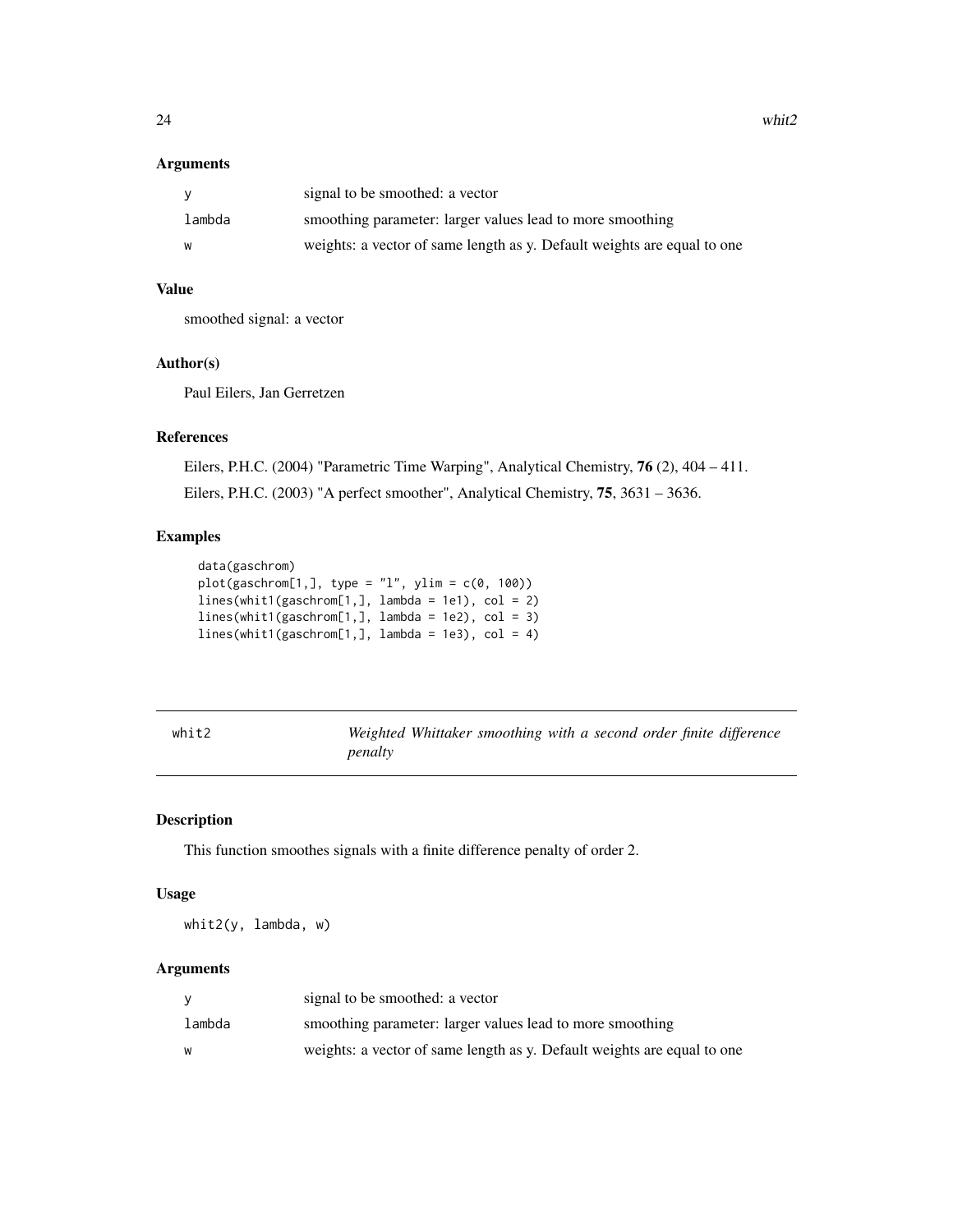whit $2$  25

## Value

smoothed signal: a vector

## Author(s)

Paul Eilers, Jan Gerretzen

## References

Eilers, P.H.C. (2004) "Parametric Time Warping", Analytical Chemistry, 76 (2), 404 – 411. Eilers, P.H.C. (2003) "A perfect smoother", Analytical Chemistry, 75, 3631 – 3636.

## Examples

```
data(gaschrom)
plot(gaschrom[1,], type = "l", ylim = c(0, 100))
lines(whit2(gaschrom[1,], lambda = 1e5), col = 2)
lines(whit2(gaschrom[1,], lambda = 1e6), col = 3)
lines(whit2(gaschrom[1,], lambda = 1e7), col = 4)
```